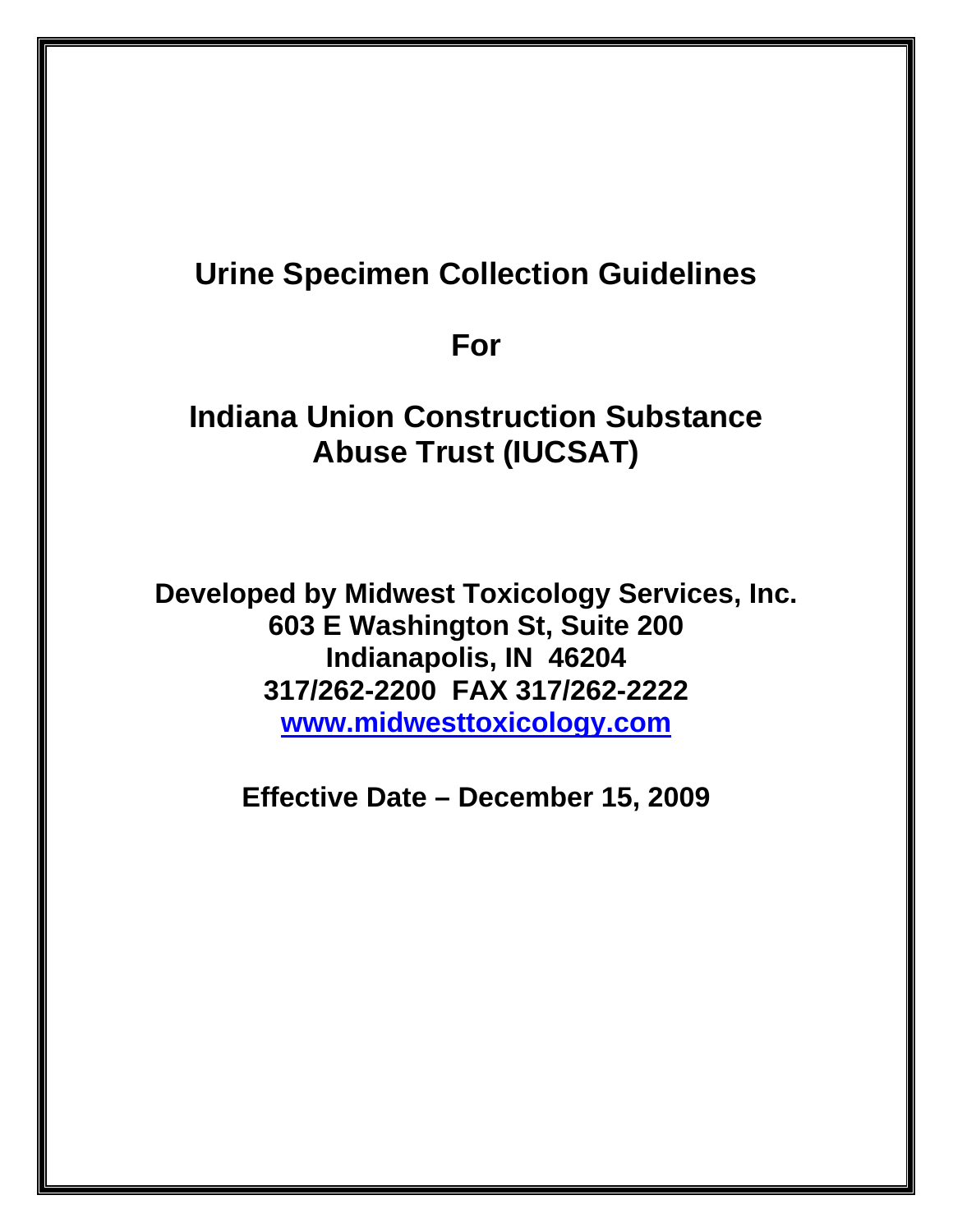## **Urine Specimen Collection Guidelines for IUCSAT**

These guidelines apply only to participants in the **IUCSAT** substance abuse program and those individuals who conduct urine specimen collections for the **IUCSAT** program. The term "employee" is used throughout this document and has the same meaning as "donor" as used on the Custody and Control Form (CCF).

#### **INTRODUCTION**

The procedures for collection of urine are very specific and must be followed whenever a urine specimen collection is performed. These procedures, including use of a non-regulated Custody and Control Form (CCF), apply only to **IUCSAT** testing. While these collection and testing procedures are based on DOT collection guidelines, no collections or testing for **IUCSAT** shall be conducted with Federal CCFs nor implied that the testing is being conducted under DOT authority.

The collector has a major role in the success of the **IUCSAT** drug testing program. The collector is the one individual in the testing process with whom all employees have direct, face-to-face contact. Without the collector assuring the integrity of the specimen and collection process, the test itself may lose validity. Without the collector's sensitivity to an employee's privacy, the entire testing program may be subject to criticism. It is imperative that collectors fully understand and follow these procedures. These guidelines, together with assistance from the **IUCSAT** program administrator, will provide collectors with the information needed in the performance of their collection duties.

The information in this document addresses normal collection procedures and some of the more common problems or situations encountered. Problems or situations not specifically addressed by this document will be resolved by the governing board of this program.

Midwest Toxicology Services, Inc. is the third party administrator (TPA) for this program: 603 E Washington St, Suite 200 Indianapolis, IN 46204 317/262-2200 or 800/358-8450 FAX 317/262-2222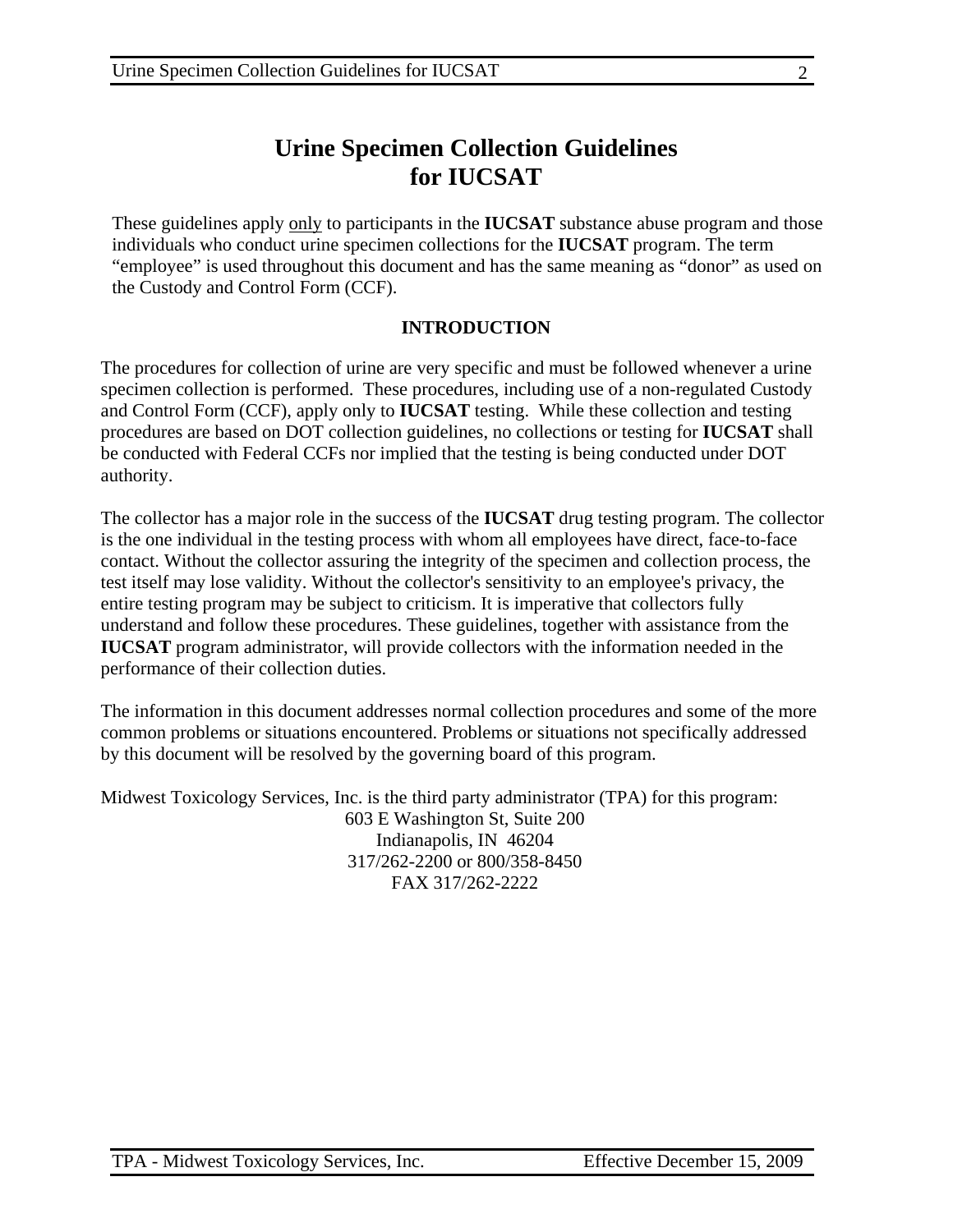#### **TABLE OF CONTENTS**

- Section 1. Collector
- Section 2. Collection Site
- Section 3. Collection Supplies
- Section 4. Drug Testing Custody and Control Form
- Section 5. Employee Identification
- Section 6. Collection Procedures
- Section 7. Shy Bladder Procedures
- Section 8. Directly Observed Collections
- Section 9. Monitored Collections
- Section 10. Problem Collections
- Section 11. Correcting Collection Problems
- Appendix A Training Requirements for Collectors
- Appendix B Questions and Answers
- Appendix C List of procedures that deviate from DOT collection protocol
- Appendix D Sample Kroll Chain of Custody Form
- Appendix E Shy Bladder Form
- Appendix F Problem Documentation Form

## **SECTION 1. COLLECTOR**

A collector is a trained person who instructs and assists employees at a collection site, who receives and makes an initial inspection of the urine specimen provided by those employees, and who initiates and completes the non-regulated Drug Testing Custody and Control Form (CCF).

Any individual, who has received training described within this document (see Appendix A) for conducting the required collection procedure, may serve as a collector except in the following situations:

- 1. The immediate supervisor of a particular employee may not act as the collector when that employee is tested, unless no other collector is available. (The immediate supervisor may act as a monitor or observer (same gender) if there is no alternate method at the collection site to conduct a monitored or observed collection.);
- 2. A participant in the **IUCSAT** program should not be a collector, an observer, or a monitor for co-participants. This is to preclude any potential appearance of collusion or impropriety;
- 3. An individual working for an HHS-certified drug testing laboratory (e.g., as a technician or accessioner) may not act as a collector if that individual can link the employee with the specimen drug test result or laboratory report; and,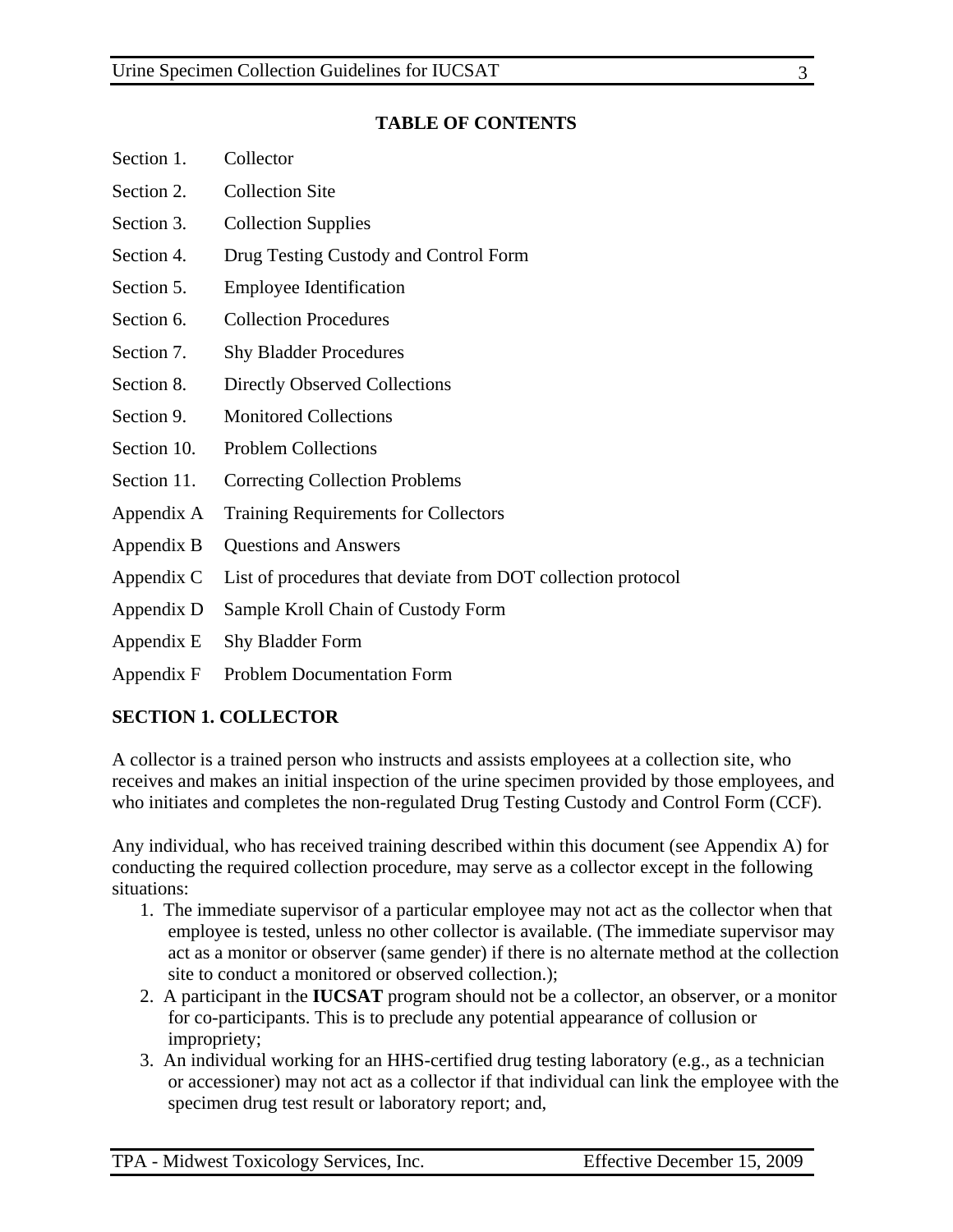4. The employee may not be the collector of his or her own urine specimen.

A collector should have appropriate identification, which includes the collector's name and the name of the Collection facility or clinic. The collector is required to provide his or her identification if requested by the employee. There is no requirement for the collector to have a picture I.D. or to provide his or her driver's license with an address or telephone number. Also, the collector is not required to provide any certification or other documentation to the employee documenting the collector's training. However, the collector must provide this documentation on request to **IUCSAT** representatives, participating contractors, or the third party administrator of this program (Midwest Toxicology Services).

## **SECTION 2. COLLECTION SITE**

A collection site is a place (permanent or temporary) selected by the third party administrator where employees present themselves for the purpose of providing a urine specimen for a **IUCSAT** required drug test.

The collection site must allow the donor to have privacy while providing the specimen.

The first, and preferred, type of facility for this purpose is a single toilet room, having full-length privacy door. The second type of facility for urination is a multistall restroom with partial length doors. If a multistall restroom is used, the collector must secure all sources of water and other substances that can be used to adulterate a specimen (i.e. soap dispenser) and place bluing agent in all toilets or secure the toilets to prevent access.

A collection site must have:

- 1. A source of water for washing hands that, if practical, is external to the restroom where urination occurs. If the only source of water available is inside the restroom, the employee may wash his or her hands, and then the collector must secure (e.g., use tamper-evident tape, cut off the water supply) the water source before the collection takes place. If water is not available at the collection site, the collector may provide moist towelettes outside the restroom.
- 2. A suitable clean surface for the collector to use as a work area and for completing the required paper work.

All collection sites must meet the following security requirements by having:

- 1. Procedures or restrictions to prevent unauthorized access to the site during the collection;
- 2. Procedures to prevent the employee or anyone else from gaining unauthorized access to the collection materials/supplies. The collector must also ensure that the employee does not have access to items that could be used to adulterate or dilute the specimen (e.g., soap, disinfectants, cleaning agents, water);
- 3. Procedures to ensure that all authorized persons are under the supervision of a collector or appropriate site personnel at all times when permitted into the site; and,
- 4. Procedures to provide for the secure handling and storage of specimens.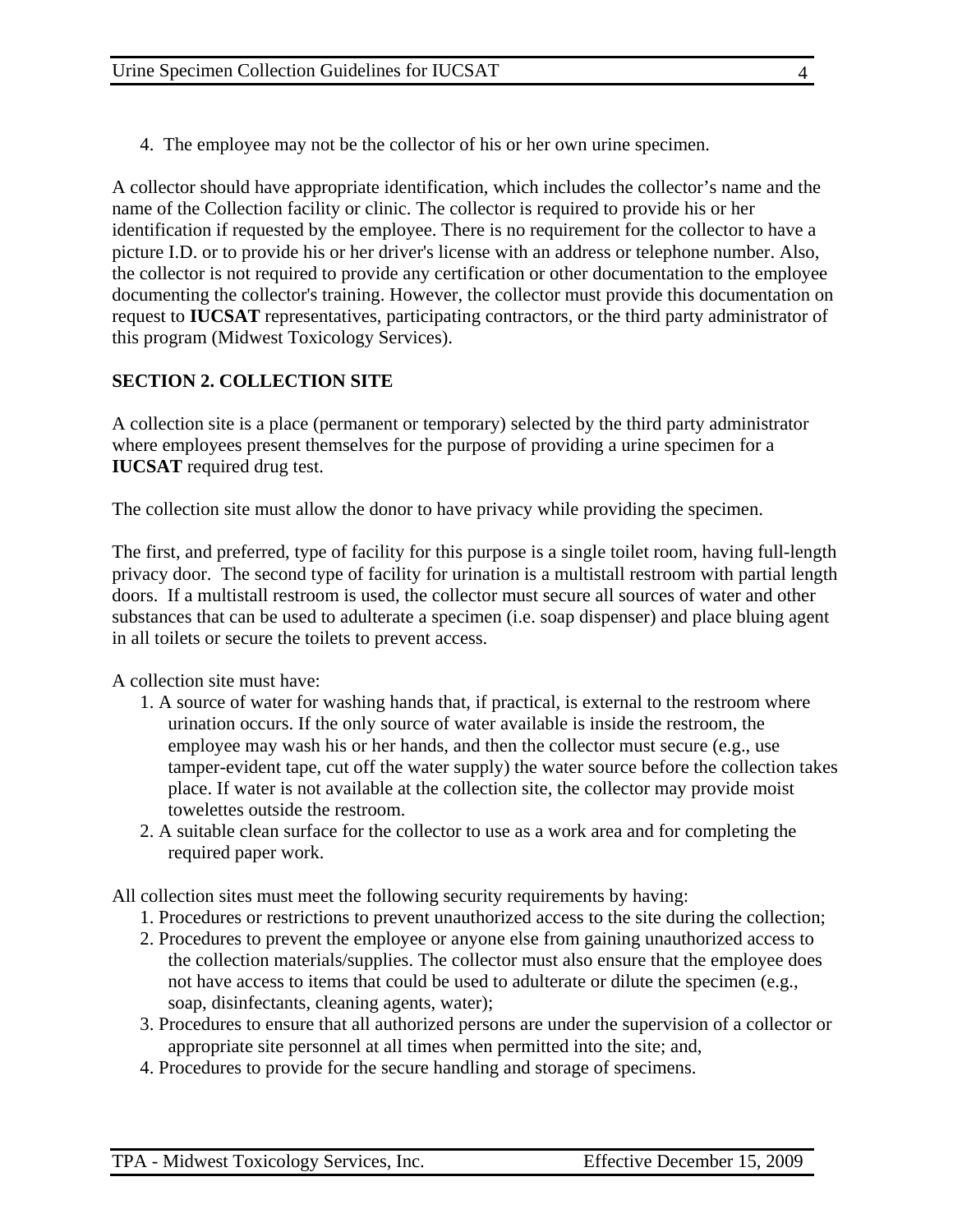#### **SECTION 3. COLLECTION SUPPLIES**

The following items must be available at the collection site in order to conduct proper collections:

- 1. A collection kit that contains the collection cup, two bottles, and a plastic bag that bottles and CCF will be placed in after collection is completed. The kit shall be provided by the testing laboratory.
- 2. Non-regulated Drug Testing Custody and Control Forms (CCF).
- 3. Bluing (coloring) agent to add to the toilet bowl/water tank to prevent an employee from diluting the specimen.
- 4. Single use disposable gloves are recommended for use by collectors while handling specimens.
- 5. The collector should have available tamper-evident tape for securing faucets, toilet tank tops, and other appropriate areas, and signs, when necessary, that can be posted to prevent entry into collection areas.

## **SECTION 4. DRUG TESTING CUSTODY AND CONTROL FORM**

The Drug Testing Custody and Control Form must be used to document every urine collection required by the **IUCSAT** drug testing program.

A typical CCF will consist of the following four copies:

- Copy 1. Original (Laboratory Copy) accompanies the specimen to laboratory
- Copy 2. Collector Copy retained by the collector
- Copy 3. MRO/Employer Copy sent to the MRO
- Copy 4. Donor (Employee) Copy given to the employee

The following steps describe how a non-regulated CCF from Kroll Laboratory should be filled out. A sample of what the Kroll CCF looks like can be found in Appendix D. Other CCFs should have similar fields of data and the collector should complete it as appropriate.

Step 1. This step is completed by the collector prior to the employee providing a urine specimen.

- The employer and MRO names, addresses, and telephone and fax numbers may be preprinted or handwritten.
	- o **Note:** It is acceptable to modify a CCF under the direction of the TPA.
- The collector enters the employee's name and social security number or employee's ID number after verifying the employee's identity.
	- o **Note:** The collector cannot require the employee to provide their social security number. The employee can choose to use their drug card ID number or driver's license number instead of their social security number.
- The collector also marks the appropriate box to indicate the reason for the test. (Note: Do not write in any numbers in part E. Test Code unless directed by the TPA.)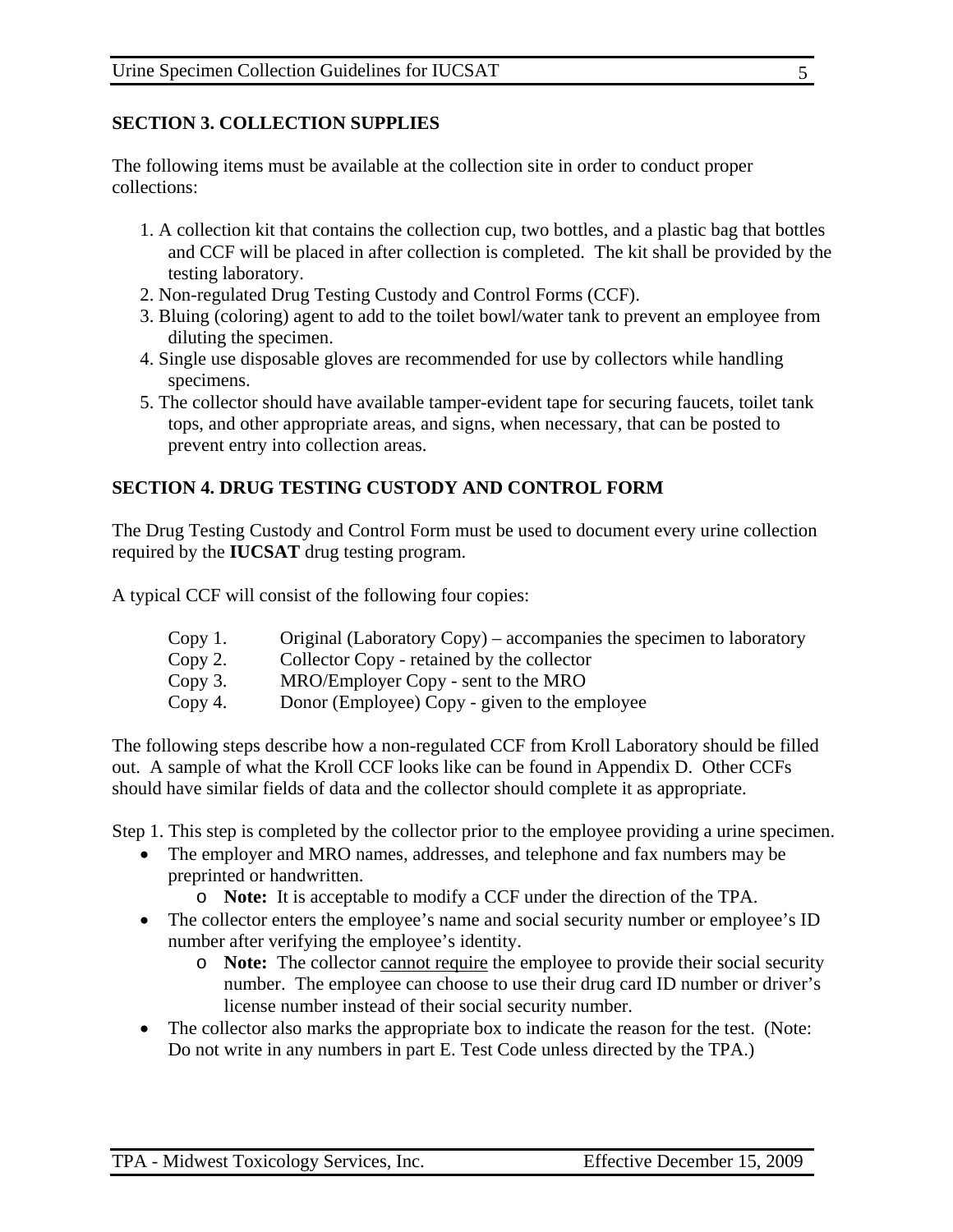Step 2. This step is completed by the collector after receiving the specimen from the employee and observing the temperature of the specimen.

- This step requires the collector to mark the appropriate box to indicate if the temperature of the specimen was within the required temperature range.
- This step also requires the collector to indicate whether it is a split specimen or single specimen collection, and to indicate if it was an observed collection.
- **Note: This program prefers to have split specimen collections but a single specimen can be accepted by the collector.**

Step 3. This step instructs the collector to seal and date the specimen bottles and have the employee initial the bottle seals after placing them on the bottles.

Step 4. The collector enters the information required for the collection site (this information may also be preprinted).

- The collector's telephone number is critical, since the laboratory or the MRO may need to contact the collector if they have questions related to a collection.
- In this step, the collector must print their full name and sign the form to certify that the specimen was collected, labeled, sealed, and released for shipment to the laboratory.
	- o Note: The collector must not sign the CCF until Step 5 has been completed.
- The collector is also required to note the time of the collection and the date of collection.
- This step also includes a "remarks" line which is used by the collector to add notes for the laboratory and/or MRO about the collection.
	- o Note: the collector is NOT permitted to note any prescription/medication information on the CCF.

Step 5. This step is completed by the employee (listed as donor on the CCF) and the collector.

- It is preferable that the collector print the employee's name, date of birth, daytime and evening telephone numbers, and date of collection.
- The employee reads the certification statement and signs the form.
- After the employee completes this portion of the CCF, the collector reviews it to ensure that all the required information was provided.

The right side of the CCF is reserved for the tamper-evident specimen bottle seals/labels. There usually are two seals/labels (i.e., one marked with the letter "A" to designate the primary specimen and the other marked with the letter "B" to designate the split specimen if one is collected) to accommodate collecting split specimens.

- Each seal/label must have the same preprinted specimen identification number that appears at the top of the CCF.
- Each seal/label must also have a place for the collector to annotate the date of the collection and a place for the employee to initial each seal/label after it is placed on the specimen bottle.
	- o Note: The seals/labels have a place for the collector's signature but it is not required that the collector sign the seals/labels.
- If a split collection is not conducted, the "B" seal/label should be discarded.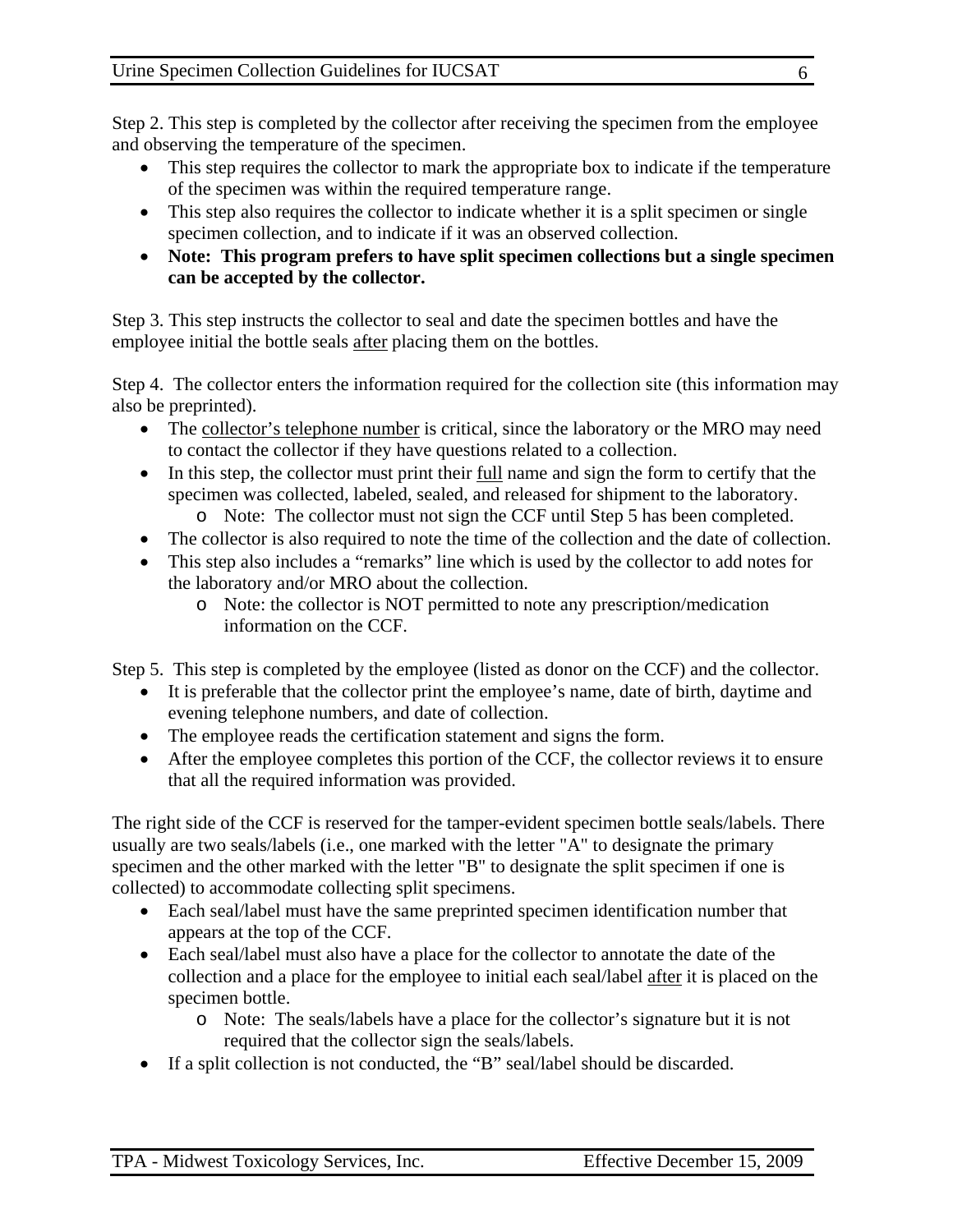### **SECTION 5. EMPLOYEE IDENTIFICATION**

The employee must provide appropriate identification to the collector upon arrival at the collection site. Acceptable forms of identification include:

- 1. A photo identification (e.g., drivers license, employee badge issued by the employer, any other picture identification issued by a Federal, state, or local government agency, or program ID drug card), or
- 2. Identification by an employer representative.

Unacceptable forms of identification include:

- 1. Identification by a co-worker,
- 2. Use of a single non-photo identification card (e.g., social security card, credit card, union or other membership cards, pay vouchers, voter registration card), or
- 3. Faxed or photocopies of identification document.

**Note:** The collection should not proceed until positive identification is obtained. Depending on reason for testing, the collector is authorized to direct the employee to leave and come back with a valid piece of identification. If assistance is needed, please contact the TPA.

## **SECTION 6. COLLECTION PROCEDURES**

The collector must do the following before each collection to deter potential tampering, adulteration, alteration, or substitution of the specimens:

- 1. Secure any water sources or otherwise make them unavailable to employees (e.g., turn off water inlet, tape handles to prevent opening faucets);
- 2. Ensure that the water in the toilet and tank (if applicable) has bluing (coloring) agent in it. Tape or otherwise secure shut any movable toilet tank top, or put bluing in the tank;
- 3. Ensure that no soap, disinfectants, cleaning agents, or other possible adulterants are present;
- 4. Inspect the site to ensure that no foreign or unauthorized substances are present;
- 5. Ensure that undetected access (e.g., through a door not in your view) is not possible;
- 6. Secure areas and items (e.g., ledges, trash receptacles, paper towel holders, under-sink areas) that appear suitable for concealing contaminants; and
- 7. Recheck items (1) through (6) following each collection to ensure the site's continued integrity.

To avoid distraction that could compromise security, the collector is limited to conducting a collection for only one employee at a time. However, during the time period that an employee is consuming fluids (shy bladder), the collector may conduct a collection for another employee. In this case, the employee with the shy bladder must be properly monitored (see Section 7).

When a specific time for an employee's test has been scheduled (*i.e.* reasonable suspicion, postaccident, follow-up, or immediate random tests) and the employee does not appear at the collection site by the specified time, the collector must notify the TPA as soon as possible – this could be deemed a refusal to test.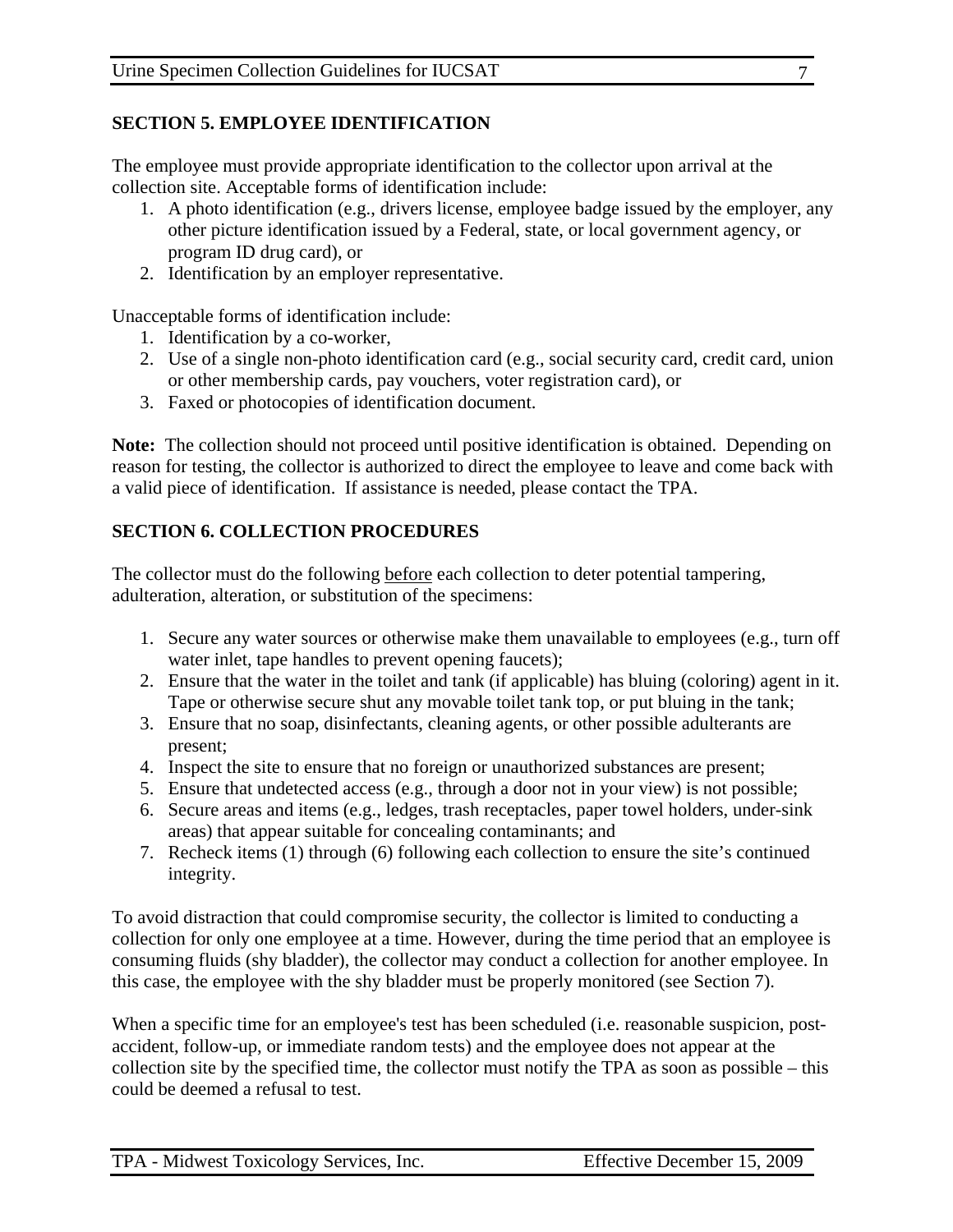#### **The following steps describe a typical urine collection:**

1. The collector prepares the collection site to collect urine specimens. All collection supplies must be available, the area properly secured, water sources secured, and bluing (coloring) agent placed in all toilets as specified in Sections 2 and 3 of these guidelines.

2. The collector begins the collection without delay after the employee arrives at the collection site. Do not wait because the employee is not ready or states he or she is unable to urinate. In most cases, employees who state they cannot provide a specimen will, in fact, provide sufficient quantity to complete the testing process. (If an alcohol breath test is also scheduled, the alcohol test should be conducted first, if practicable.)

3. The collector requests the employee to present an acceptable form of identification.

4. The collector explains the basic collection procedures to the employee. The collection facility may have these instructions posted, available in a handout format, or refer to the back side of the CCF.

5. The collector ensures that the required information is provided at the top of the CCF (the laboratory name and address and a pre-printed specimen ID number which matches the ID number on the specimen bottle seals). If the information is not already preprinted, the collector enters the required information in Step 1 of the CCF (usually employee name, SSN or ID number, and reason for test). Note: The collector cannot require the employee to provide their social security number. The employee can choose to use their drug card ID number or driver's license number instead of their social security number.

6. The collector asks the employee to remove any unnecessary outer clothing (e.g., coat, jacket, hat, etc.) and to leave any briefcase, purse, or other personal belongings he or she is carrying with the outer clothing. The employee may retain his or her wallet.

**Note:** Work boots or cowboy boots do not have to be removed unless the collector has a reason to suspect that the employee has something in them, which may be used to adulterate or substitute a specimen. When an employee is asked to remove his or her hat or head covering, and refuses to do so based on religious practice, the collector may exempt the employee from removal of the head covering, unless the collector has an observable indicator that the employee is attempting to hide inside the head covering adulterants or other substances which may be used in an attempt to adulterate or substitute a specimen.

7. The collector directs the employee to empty his or her pockets and display the items to ensure that no items are present that could be used to adulterate the specimen. If nothing is there that can be used to adulterate a specimen, the employee places the items back into the pockets and the collection procedure continues. If the employee refuses to empty his or her pockets, this is considered a refusal to cooperate in the testing process.

**Note:** If an item is found that appears to have been brought to the collection site with the intent to adulterate the specimen, this will be considered a refusal to test. If the item appears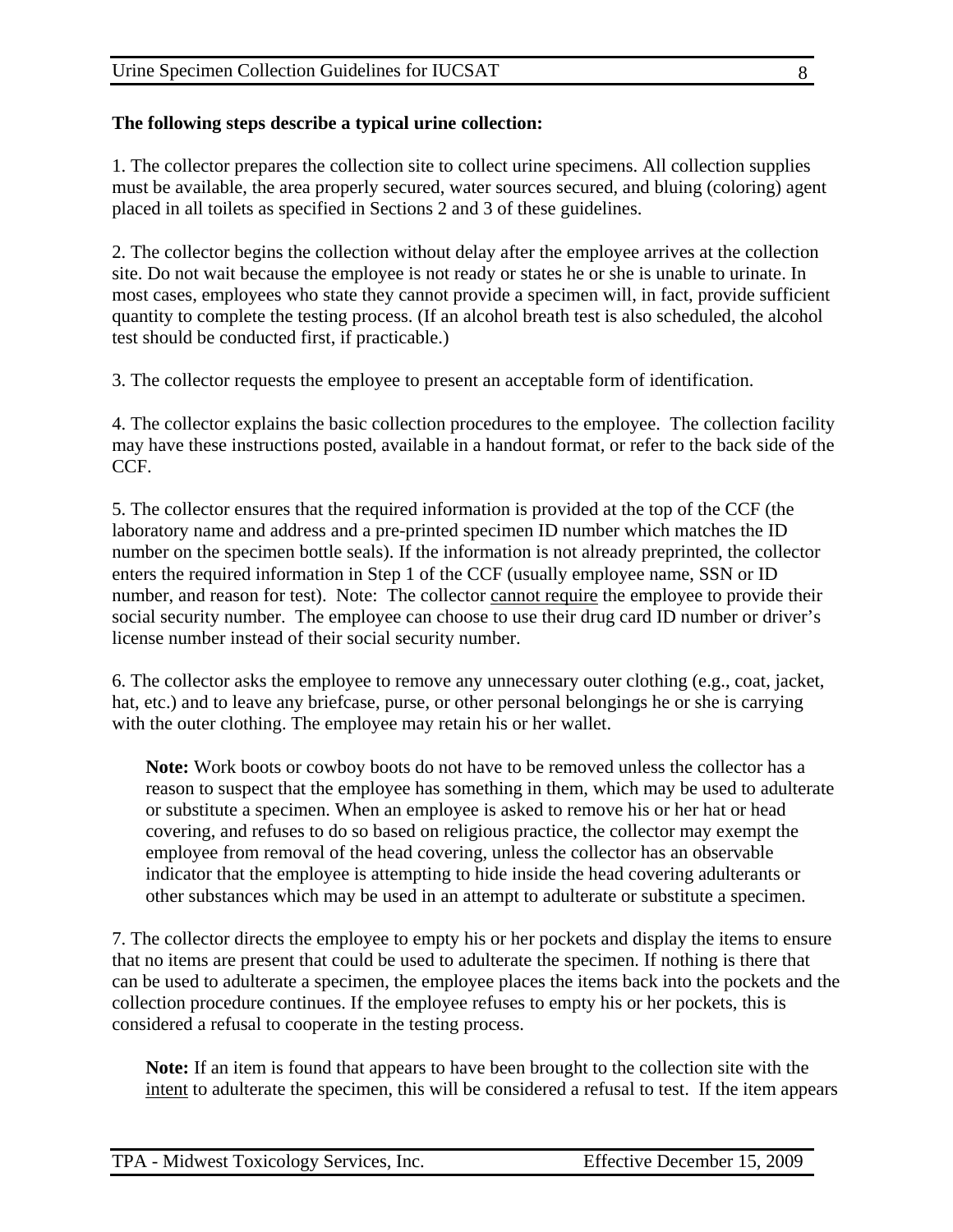to be inadvertently brought to the collection site, secure the item and continue with the normal collection procedure. For example, a bottle of eye drops may have been brought inadvertently and would have to be secured by the collector and the collection would proceed. However, a bottle of liquid or urine would suggest intent to tamper with the specimen and a refusal to test will be issued. Items, such as suspected urine, plastic bags with fluid in them, artificial or mechanical objects for providing substituted urine, etc., should be fully described in an attached memorandum for record, copies of which should be sent to the MRO.

8. The collector instructs the employee to wash and dry his or her hands, under the collector's observation, and informs the employee not to wash his or her hands again until after the employee provides the specimen to the collector. The employee must not be allowed any further access to water or other materials that could be used to put into the specimen. If the employee refuses to wash his or her hands – after being directed to do so – this is a refusal to test.

9. The collector opens the collection kit under direct observation of the employee and gives the employee the collection container.

**Note:** Ensure the employee takes only the collection container into the room used for urination. The sealed specimen bottles remain with the collector.

10. The collector directs the employee to go into the room used for urination, provide a specimen of at least 45 mL, not to flush the toilet, and return with the specimen as soon as possible after completing the void. (In many restrooms, a toilet tank into which bluing agent may be placed is not accessible to the collector. When the employee flushes the toilet, he or she can use the clear (un-blued) water to potentially dilute the specimen. Inadvertently flushing the toilet does not automatically require any corrective action by the collector or a recollection. However, to guard against this action, the collector may want to place a card with instructions not to flush by the toilet handle or tape or otherwise secure the handle with tamper-evident tape.) The collector may set a reasonable time limit for the employee to be inside the bathroom and this time frame should be explained to the employee.

**Note:** The collector may explain to the employee that the temperature of the specimen is a critical factor and that the employee should bring the specimen to the collector as soon as possible after urination. The collector can inform the employee that if it is longer than 4 minutes from the time the employee urinates into the container and the collector takes the specimen temperature, the potential exists that the specimen may be out of range and an observed collection may be required.

**Note:** The collector should pay close attention to the employee during the entire collection process to note any conduct that clearly indicates an attempt to substitute or adulterate a specimen. If the collector detects such conduct, and the employee has already provided a specimen, the specimen will be placed in front of the employee and the collector will explain why the specimen is unacceptable and ask if there are any questions before discarding the specimen. The collector will immediately begin a new collection under direct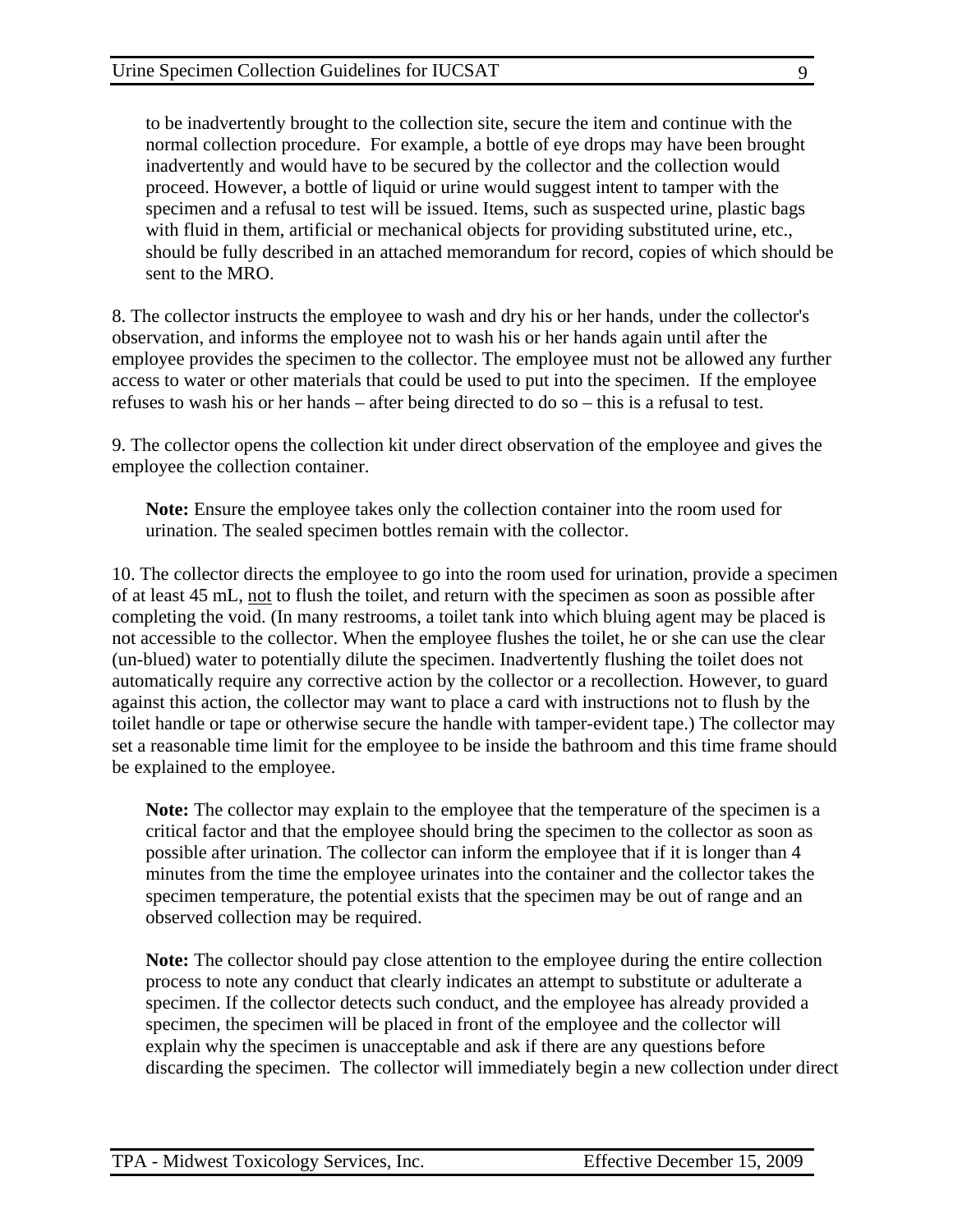observation using a new kit. The collector then provides an appropriate comment on the "Remarks" line in Step 4 on the CCF and marks the "Observed" box in Step 2 of the CCF.

- 11. After the employee gives the specimen to the collector, the collector must:
	- check the temperature of the specimen,
		- o The temperature must be checked as soon as the employee presents the specimen, but no later than four minutes after the employee comes out of the restroom.
		- o The acceptable temperature range is  $32^{\circ}$ -38°C/ 90°-100°F.
		- o Temperature is determined by reading the temperature strip originally affixed to or placed on the outside of the collection container.
		- o If the temperature is within the acceptable range, the "Yes" box is marked in Step 2 on the CCF and the collector proceeds with the normal collection procedure.
		- o If the temperature is out of range, the collector must:
			- Note the time of collection and whether the temperature was below or above the acceptable range on the "Remarks" line.
			- Explain to the employee that:
				- the specimen is not acceptable,
				- the specimen will be discarded,
				- the employee will be required to provide another specimen under direct observation, and
				- if the employee leaves the collection site before providing another specimen it will be deemed a refusal to test.
			- Ask if the employee has any questions.
			- Collector should discard the unacceptable specimen and proceed with a direct observed collection as described in Section 8 Directly Observed Collection.
		- o **Note:** There is no requirement to take the employee's body temperature if the specimen temperature is out of range. If the collector suspects that the temperature strip was not activated, the collector should pour the urine specimen into another collection container with a temperature strip or into a specimen bottle which has a temperature strip attached or attach a new temperature strip to the collection container if one is available, and use this method to determine the specimen temperature. Collectors should not introduce any other object (e.g., litmus paper, testing strips, etc.) into the specimen in the collection container or the bottles.
	- check the specimen volume, and
		- o It is preferred that 45 ml be collected but the collector can accept as little as 30 ml (a single specimen collection can be accepted). A minimum of 30 ml must be present to fill bottle A (primary specimen bottle). Call TPA if unsure.
		- $\circ$  If the volume is sufficient, the collector checks the box on the CCF (Step 2) indicating whether the collection was a split (yes) or not (no).
		- o If the volume is insufficient, follow directions provided in Section 7 Shy Bladder Procedures.
	- inspect the specimen for adulteration or substitution.
		- o Inspect the specimen for unusual color, presence of foreign objects or material, odor, or other signs of tampering or adulteration (ex. a specimen with no odor, no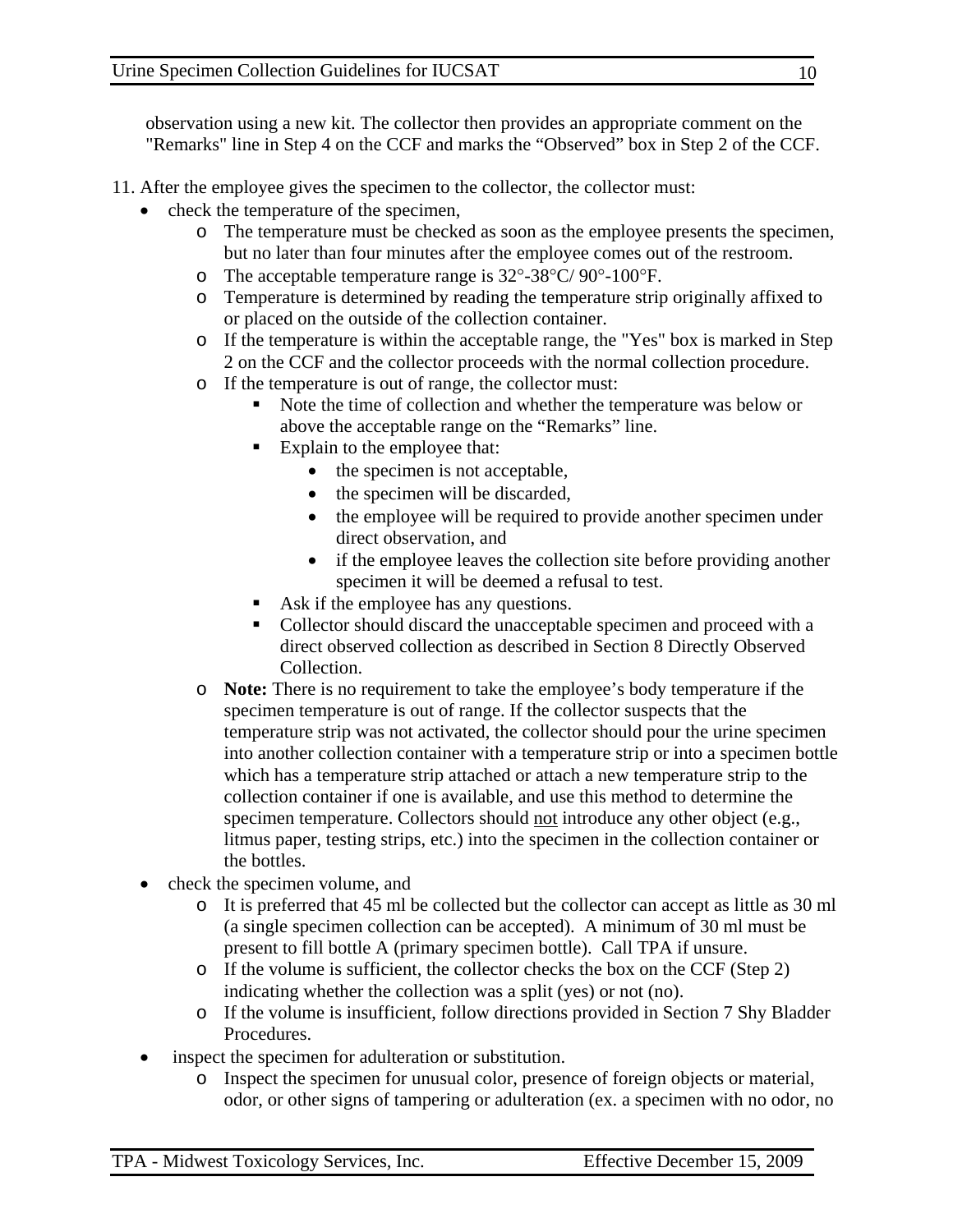bubbles/foam, and tiny black flecks is commonly observed with a specimen that is carried into the collection site).

- o If the specimen appears normal, the collector should proceed with normal collection procedures.
- o If it is apparent from this inspection that the employee has adulterated or substituted the specimen (e.g., the specimen is blue, exhibits excessive foaming when shaken, has smell of bleach), a second collection using direct observation procedures must be conducted immediately. The collection must:
	- Note the time of collection and describe the characteristics of the specimen which made it unacceptable on the "Remarks" line.
	- Explain to the employee that:
		- $\bullet$  the specimen is not acceptable,
		- the specimen will be discarded,
		- they will be required to provide another specimen under direct observation, and
		- if they leave the collection site before providing another specimen it will be deemed a refusal to test.
	- Ask if the employee has any questions at this point.
	- Collector should discard the unacceptable specimen and proceed with a direct observed collection as described in Section 8 Directly Observed Collection.

12. After the employee hands the collection container to the collector, the collector unwraps or opens the specimen bottles.

**Note:** Both the collector and employee will maintain visual contact of the specimen to the greatest extent possible until the labels/seals are placed over the specimen bottle caps/lids. If practical, the collector may permit the employee to wash his or her hands right after the employee gives the collection container to the collector (and the collector checks the temperature), provided the employee and the collector can still maintain visual control of the specimen collection container.

**Note:** The following are considered refusals to test:

- The employee admits to the collector that he or she adulterated or substituted their specimen.
- The employee behaves in a confrontational way that disrupts the collection process.

In either of these refusal situations, the collector discards any specimen the employee provided previously and notifies the MRO and TPA as soon as possible.

13. The collector then pours at least 30 mL of urine from the collection container into a specimen bottle and places the lid/cap on the bottle. This will be the primary specimen or "A" bottle. The collector, not the employee, then pours the remaining amount (ideally 15 ml) into a second bottle and places the lid/cap on the bottle. This will be the "B" bottle used for the split specimen. If only a single collection is possible, the collector may discard the second bottle.

**Note:** The collector should not fill the primary or split specimen bottle up to the cap because a completely full bottle is more likely to leak in transit. Additionally, when a split specimen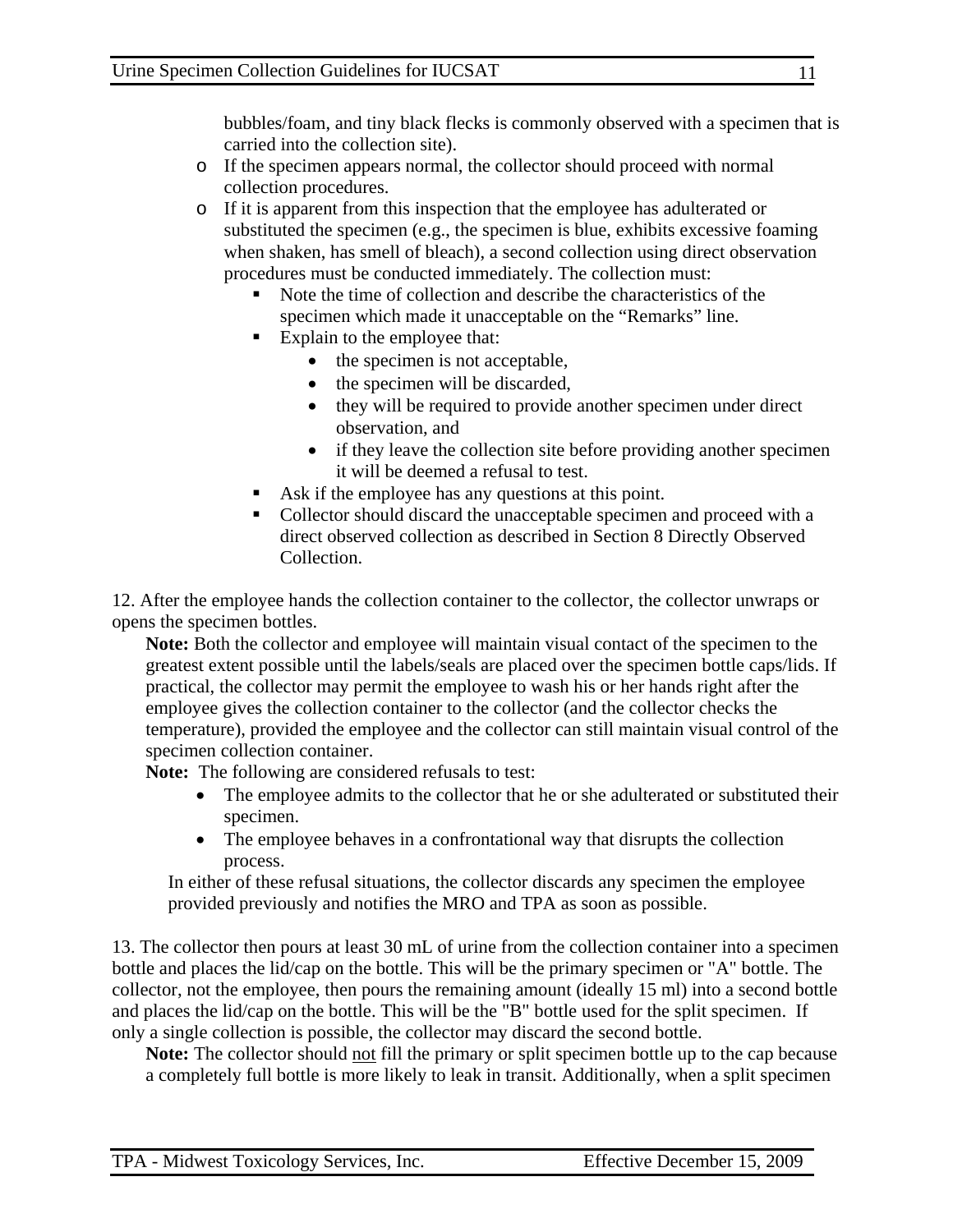bottle is full and subsequently frozen, it may cause the bottle material to crack and then leak during transit as the specimen thaws.

14. The collector must then remove the tamper-evident seals from the CCF and place them on each bottle, ensuring that the seal labeled as "A" is placed on the primary bottle with at least 30 mL of urine and that the seal labeled as "B" is placed on the other bottle, if applicable. The seal must be centered over the lid/cap and down the sides of the bottle to ensure that the lid/cap cannot be removed without destroying the seal. The collector writes the date on the seals. The employee is then requested to initial the seals. The employee must be present to observe the sealing of the specimen bottles. If the employee fails or refuses to initial the seals, the collector must note this in the "Remarks" line of the CCF and complete the collection process; this is not considered a refusal to test.

**Note:** The collector must not ask the employee to initial the labels/seals while they are still attached to the CCF; they must be initialed after they are placed on the bottles. The collector should also inform the employee to use care during the initialing process to avoid damaging the labels/seals.

**Note:** Occasionally, the tamper-evident label/seal provided with the CCF will not properly adhere to the specimen bottle because of environmental conditions (e.g., moisture, temperature, specimen bottle material) or may be damaged or broken during the collection process. When this occurs, the collector should use the following corrective procedures: (a) If either seal is broken while being removed from the chain of custody form or during the application of the seal on the bottles, the collector should transfer the information to a new CCF and use the seals from the second form.

(b) The seals from the second CCF should be placed perpendicular to the original seals to avoid obscuring information on the original seals and must be initialed by the employee (both sets of employee initials should match). The collector should draw a line through the Specimen ID number and bar code (if present) on the original seals to ensure that the laboratory does not use that number for reporting the results.

(c) The collector should ensure that all copies of the original (first) chain of custody form are destroyed or disposed of properly (e.g., shredded, torn into pieces).

15. Step 5 of the CCF is completed next. This portion of the CCF is completed by the employee (listed as donor on the CCF) and the collector. It is preferable that the collector print the employee's name, date of birth, daytime and evening telephone numbers, and date of collection. The employee reads the certification statement and signs the form. After the employee completes this portion of the CCF, the collector reviews it to ensure that all the required information was provided.

**Note:** If the employee refuses to sign the form, the collector must make a notation on the "Remarks" line to that effect and complete the collection. This does not constitute a refusal to test.

16. The collector completes the collector's portion of the chain of custody on the CCF (Step 4) by printing his or her name, recording the date and time of the collection, and signing where indicated.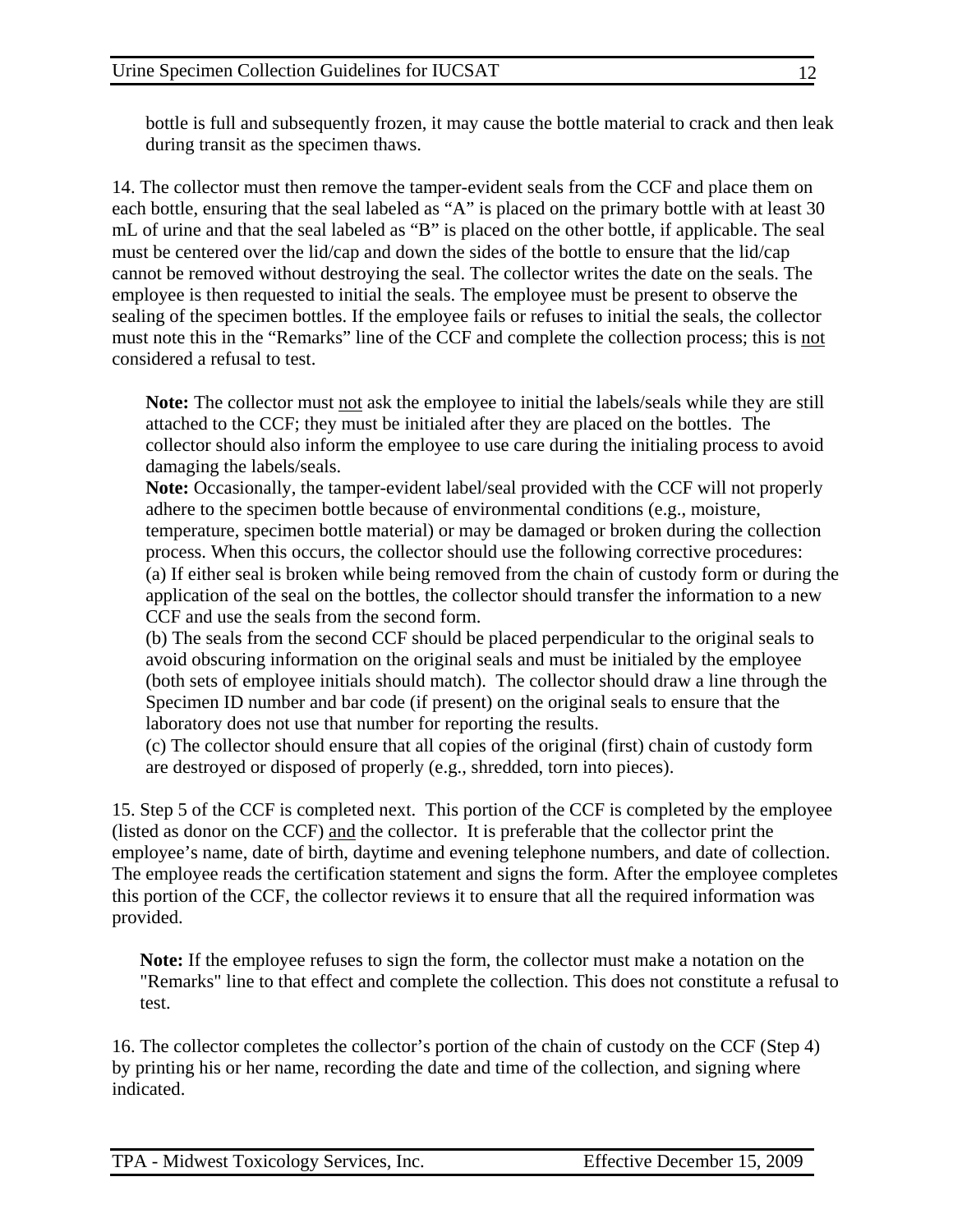17. The collector then ensures that all copies of the CCF are legible and complete. The collector removes the employee copy of the CCF and gives it to the employee.

**Note:** At this time, the collector can suggest that the employee list any prescription and overthe-counter medications he or she may be taking on the employee's copy (Copy 4) of the CCF, but not on any other copy. This information may help the employee remember what medications he or she may have taken if a positive result is reported by the laboratory to the MRO.

18. The collector places the specimen bottles and Copy 1 of the CCF inside the appropriate pouches of the leak-resistant plastic bag, and seals both pouches. If the employee has not had the opportunity to wash his or her hands, they may do so now. The collector then informs the employee that he or she may leave the collection site.

19. Any urine specimen left over in the collection container after both specimen bottles have been appropriately filled and sealed should be discarded at this time, if the collector has not already done so.

20. The collector places the sealed plastic bag in an appropriate shipping container designed to minimize the possibility of damage during shipment. More than one sealed plastic bag can be placed into a single shipping container if there are multiple collections.

21. The collector then sends Copy 3 of the CCF to the MRO. The collector must fax or otherwise transmit this copy to the MRO within 24 hours or during the next business day and keep Copy 2 for at least 30 days.

22. The collector or collection site must ensure that each specimen collected is shipped to a laboratory as quickly as possible, but in any case within 24 hours or during the next business day.

23. If the specimen will not be shipped immediately, the collector is responsible for ensuring its integrity and security. Specimens in plastic bags, which have not been placed into shipping containers or which are awaiting a laboratory courier, must be kept in a secure location. The specimens need not be under lock and key, however, procedures must exist that would ensure specimens cannot be subject to tampering.

The collection process is now complete.

#### **SECTION 7. SHY BLADDER PROCEDURES**

The term "shy bladder" refers to a situation when the employee does not provide a sufficient amount of urine for a required drug test. If an employee tells the collector, upon arrival at the collection site, that he or she cannot provide a specimen, the collector must still begin the collection procedure regardless of the reason given. The collector should tell the employee that most individuals can provide 45 mL of urine, even when they think they cannot urinate, and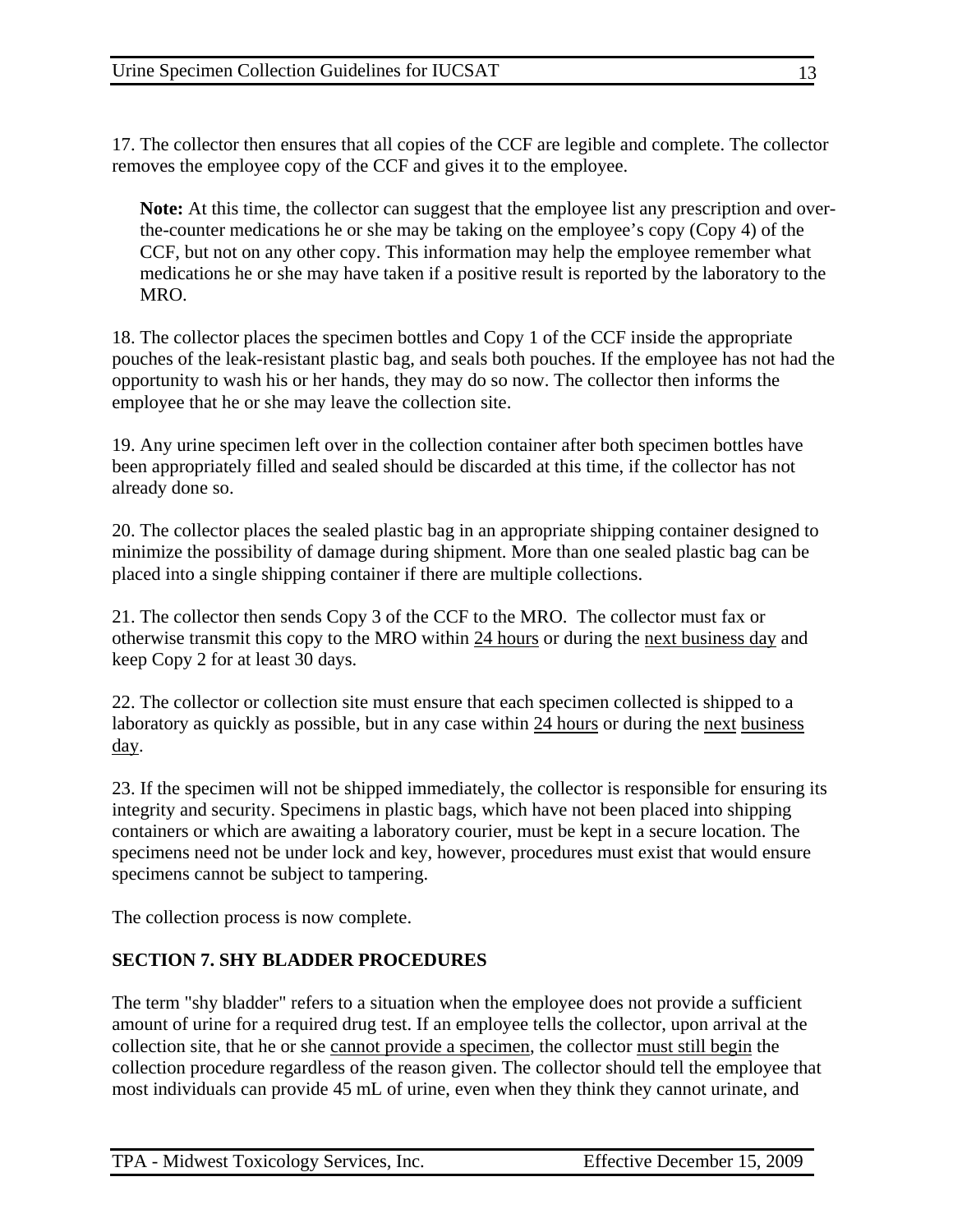direct the employee to make the attempt to provide the specimen.

At the point in the collection procedure where the collector and employee unwrap/open a collection container, the collector does the following:

- 1. The collector requests the employee to go into the rest room and try to provide a specimen.
- 2. If the employee provided an initial insufficient specimen, the collector discards the insufficient specimen. The collector then annotates in the "Remarks" line the time when the employee provided the insufficient specimen. This is the time when the "shy bladder" collection process starts.

**Note:** If the insufficient specimen is also out of temperature range (assuming there was sufficient specimen to activate the temperature strip) or shows evidence of adulteration or tampering, the collector immediately initiates another collection under direct observation.

- 3. The collector explains to the employee the process for a shy bladder collection and instructs the employee to drink up to 40 ounces of fluids, distributed reasonably through a period of up to three hours, or until the individual has provided a sufficient urine specimen, whichever occurs first.
	- It is not a refusal to test if the employee declines to drink although the collector should explain to the employee that not drinking sufficient fluids may result in the employee's inability to provide a sufficient specimen within the required time frame and would require a medical evaluation in the event no specimen was provided if the employee chooses to do one.
	- Under no circumstances can a collector "combine" urine collected from separate voids to create one specimen of sufficient volume.
- 4. If the employee refuses to make the attempt to provide a new urine specimen or leaves the collection site before the collection process is completed, the collector must discontinue the collection and note the fact on the "Remarks" line of the CCF. This is a refusal to test.
- 5. If the employee has not provided a sufficient specimen within three hours of the first unsuccessful attempt to provide the specimen, the collector must discontinue the collection and note the fact on the "Remarks" line of the CCF.

**Note:** The collector should maintain a record in the "Remarks" line on the CCF or other documentation form (see appendix E) provided by the TPA, of the time of each attempt, whether there was any specimen provided or the quantity of specimen provided, and the amount of fluids that the employee was given to drink. During the waiting time, the employee must be monitored by the collector (the one conducting the collection or another collector at the site) or by another responsible collection site staff member or an IUCSAT representative. The collector must specifically tell the employee that he or she is not permitted to leave the collection site and if they do so, that it will be considered a refusal to test.

6. If an employee has a "shy bladder" situation and the collection site closes before the three hour time allowance is up this will not be a refusal to test. The employee will be given another opportunity to complete the collection without penalty provided they complete the collection the next business day.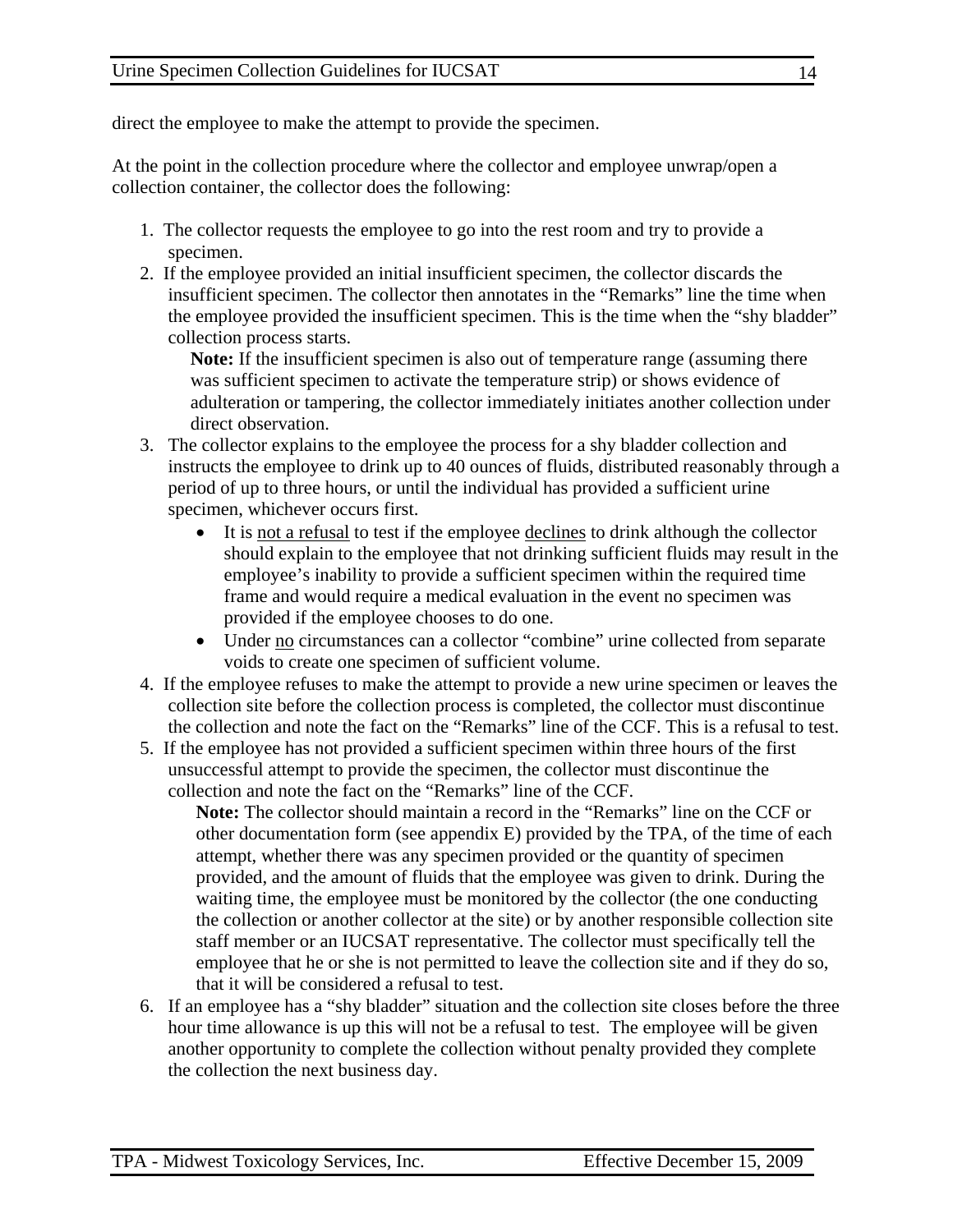7. The collector then sends a copy of the CCF to the MRO. This is done even if the employee did not provide any specimen in order to notify the MRO. The collector must send or fax these copies to the MRO within 24 hours or the next business day.

### **SECTION 8. DIRECTLY OBSERVED COLLECTION**

A directly observed collection procedure is the same as a routine collection procedure with the additional requirement that an observer physically watches the employee urinate into the collection container. The observer must be the same gender as the employee; there are no exceptions to this requirement.

#### An observed collection is required when:

1. The TPA directs the collector (or collection site) to conduct a collection under direct observation.

**Note:** A directly observed collection is required when:

- 1. The laboratory reports an invalid specimen and the MRO reports that there was not an adequate medical explanation for the result.
- 2. Because a request to retest a portion of the original specimen could not be performed (e.g., inadequate volume).
- 3. The MRO reports a negative-dilute result with a creatinine concentration greater than or equal to 2 mg/dL but less than or equal to 5 mg/dL.
- 2. The collector observed materials brought to the collection site or the employee's conduct clearly indicated an attempt to tamper with a specimen.
- 3. The temperature on the original specimen was out of range or the specimen appeared to have been tampered with.

**Note:** The collector may serve as the observer when the collector is the same gender as the employee. If not, the collector must call upon another individual (who is the same gender as the employee) to act as the observer. The collector must verbally instruct the observer as to the procedures the observer must follow and specifically inform the observer not to take the specimen from the employee, but have the employee bring it to the collector. It is recommended that the collector have a short written outline of the procedures to be used for an observed collection, review these procedures with the observer, and provide a copy of the written procedures to the observer, if the observer requests it.

#### An observed collection is conducted in the following manner:

- 1. The collector must explain to the employee why a directly observed collection is being conducted. If the directly observed collection is requested by the TPA/MRO, the collector may state the reason (if known) or may only state that the TPA/MRO requested a directly observed collection.
- 2. There is no need for the collector to use a new CCF for the directly observed collection if the collector initiates a direct observe.
- 3. The collector then checks the "Observed, (Enter Remark)" box and enters the reason in the "Remarks" line and the name of the observer if it is someone other than the collector.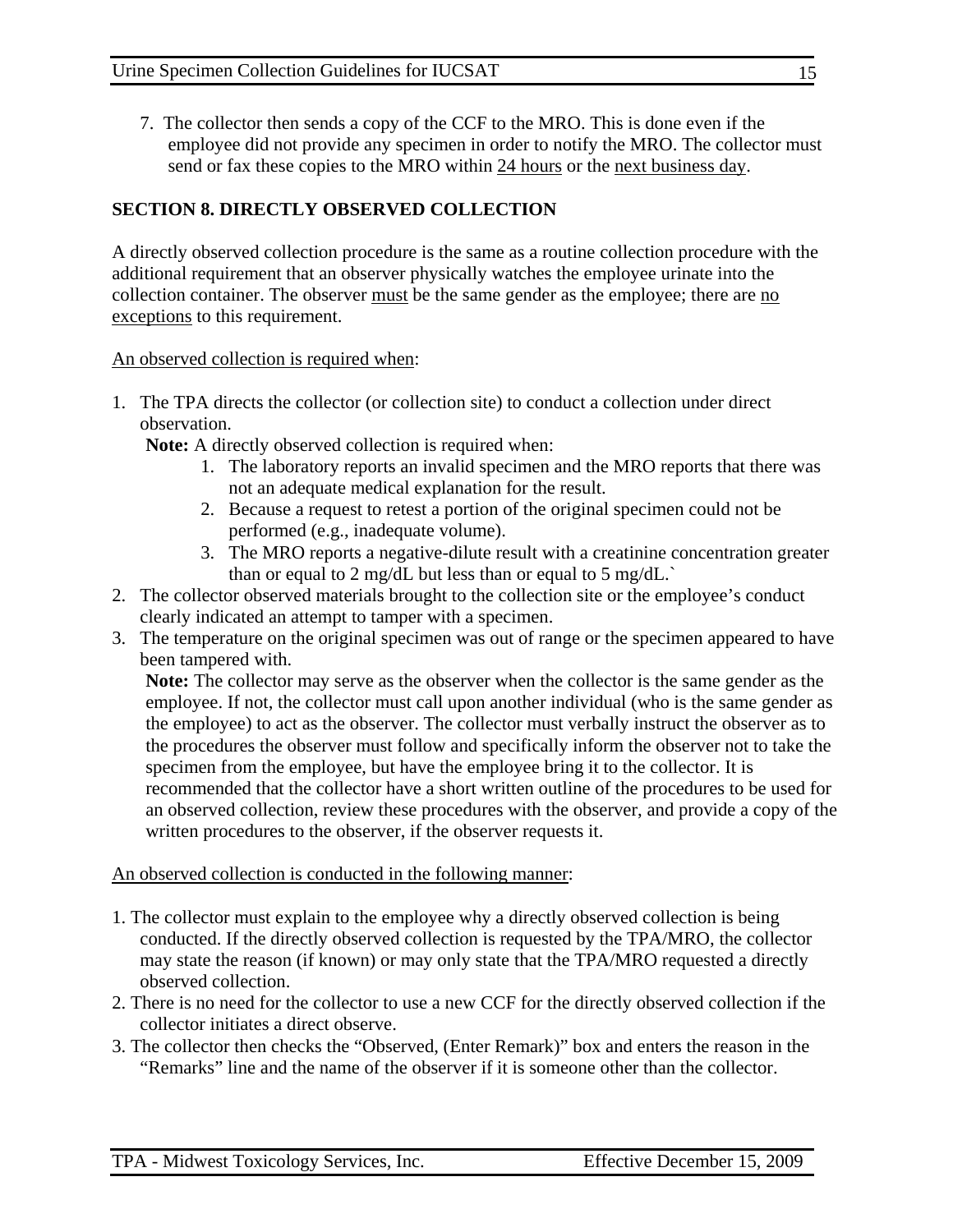- 4. The collector, if the same gender as the employee, or the same gender observer enters the restroom or facility where urination occurs with the employee.
	- The observer must request the employee to raise and lower clothing to show the observer that the employee does not have a prosthetic device.
	- After the observer has determined that the employee does not have such a device, the observer may permit the employee to return clothing to its proper position and then conduct the observed collection.
	- Note: There are several basic types of devices employees could "wear." Examples:
		- 1. A plastic tube connected to a bottle containing heated urine.
		- 2. A plastic tube attached to a battery-heated plastic bag.
		- 3. A device that has replaced the plastic tube with very realistic prosthetic genitalia designed to match the employee's skin tone.
- 5. The observer must watch the employee urinate into the collection container. Specifically, the observer must personally and directly watch the urine go from the employee's body into the collection container (use of mirrors or video cameras is not permitted).

Note: With respect to direct observation collections, the following situations are considered refusals to test:

- The employee declines to allow a directly observed collection.
- The employee fails to follow the observer's instructions to raise and lower their clothing to permit the observer to determine if the employee has a prosthetic or other device that could be used to interfere with the collection process.
- The employee possesses or wears a prosthetic or other device that could be used to interfere with the collection process.

In either of these situations, the collector discards any specimen the employee provided previously and notifies the TPA/MRO as soon as possible.

- 6. After the employee has completed urinating into the collection container, the employee and observer leave the enclosed toilet stall/restroom and the employee hands the collection container directly to the collector. The observer must maintain visual contact of the collection container until the employee hands the container to the collector. If the observer is the collector, the collector may receive the collection container from the employee while they are both in the enclosed toilet stall/restroom.
- 7. If the collector learns that a directly observed collection should have taken place, but was not, the collector must contact the TPA to determine if the employee must be directed to return for an immediate recollection under direct observation.

## **SECTION 9. MONITORED COLLECTIONS**

A monitored collection is one that is conducted under less than completely private conditions, utilizing a multi-stall restroom. If there is no practicable work place outside of the restroom, the collector may set up an area within the multi-stall restroom to be used as a work area and for finalizing the required paper work. (A collection which is not monitored may also be conducted in a multi-stall restroom, provided that the collector secures all of the stalls (bluing agent, etc.), secures all water sources and other potential sources of adulterants (soap dispensers) in the restroom, and posts signs or otherwise secures the restroom from entry by unauthorized personnel.)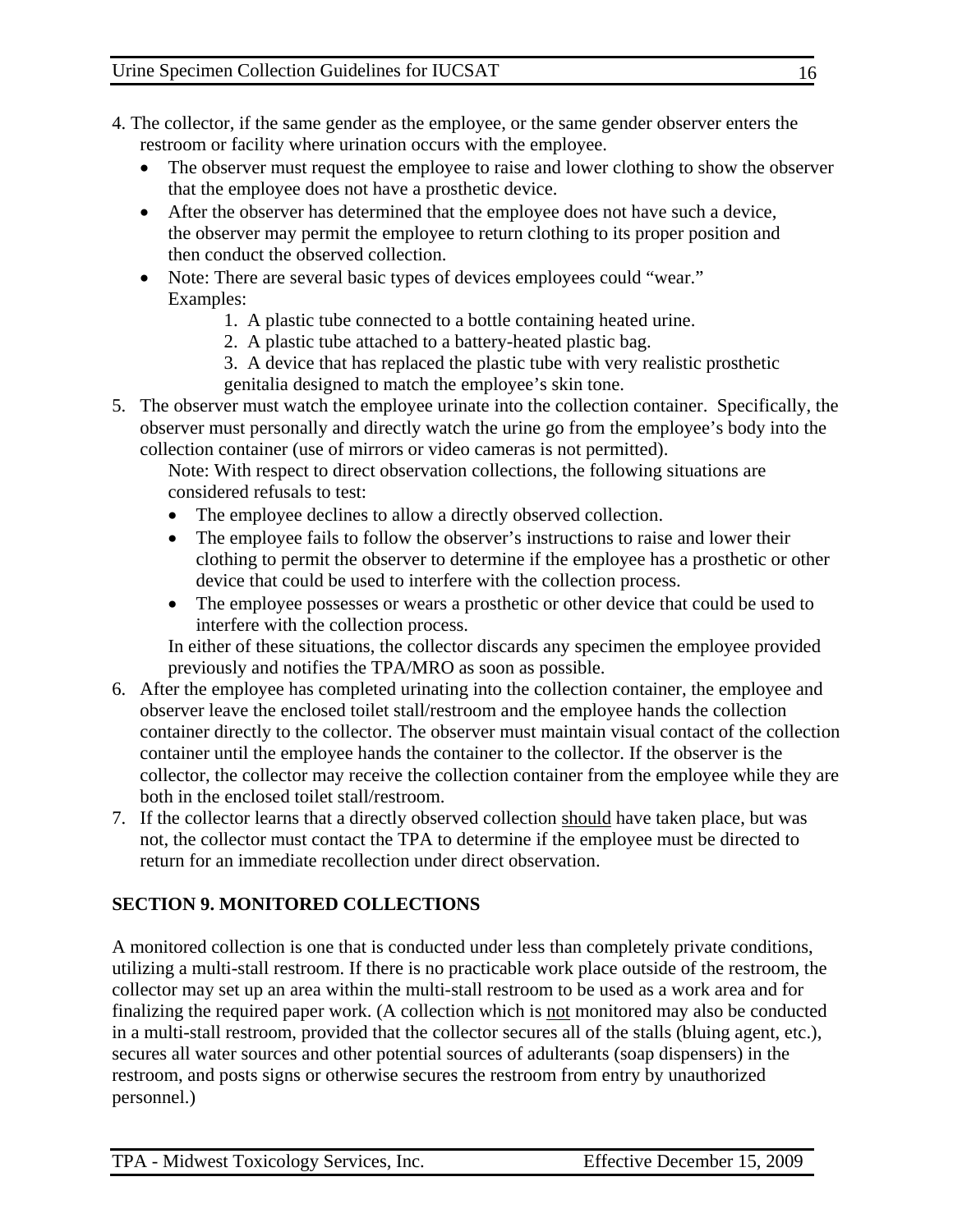A monitored collection is conducted in the following manner:

- 1. The collector must secure the room being used for the monitored collection so that no one except the employee and the monitor can enter it until after the collection has been completed.
- 2. The monitor must be the same gender as the employee, unless the monitor is a medical professional (e.g., nurse, doctor, physician's assistant, technologist or technician licensed or certified to practice in the jurisdiction in which the collection takes place). The monitor can be a different person from the collector and need not be a qualified collector.
- 3. If someone other than the collector is to monitor the collection procedure (i.e., the collector is not a medical professional), the collector must verbally instruct that person to use the following procedures (if the collector is the monitor, the collector must also follow these procedures):

(a) A monitor stands outside the stall and does not watch the employee urinate. If the monitor hears sounds or makes other observations indicating an attempt to tamper with a specimen by the employee, there must be an additional collection conducted under direct observation.

(b) A monitor must ensure that the employee takes the collection container directly to the collector as soon as the employee has exited the enclosure.

- 4. When someone besides the collector has acted as the monitor, the collector must note that person's name in the "Remarks" line of the CCF (Step 2).
- 5. If the employee declines to permit a required collection to be monitored, it is a refusal to test.

## **SECTION 10. PROBLEM COLLECTIONS**

#### CATHETERIZATION.

If an employee needs medical attention (e.g., an injured employee in an emergency medical facility who is required to have a post-accident test), treatment takes priority and should not be delayed to collect a specimen. If an employee is catheterized as part of a medical procedure (following an accident), once the employee's medical condition is stabilized and the employee can give his or her consent to the collection (e.g., understand that a collection is required, can sign the CCF), a urine specimen should be obtained from that employee. Procedures similar to those listed below may be used when an external urine bag is involved. A urine specimen must not be collected, by catheterization or other means, from an unconscious or conscious employee to conduct a drug test. However, an employee who normally voids through intermittent or selfcatheterization is required to provide a specimen in that manner if he or she is required to produce a specimen for a program test. If able to, the employee may provide the specimen directly from the catheter into the collection container in the privacy of a restroom. If an employee, who normally voids through self-catheterization, declines to do so, this would constitute a refusal to test.

## EXTERNAL URINE BAG.

The following procedures should be used in the collection of a urine specimen from an employee who has a medical condition requiring an indwelling catheter or excretion of urine into an external bag. The urine specimen should be a freshly voided specimen. For an employee with an indwelling catheter they may urinate directly into a collection container. In the case of an employee with an external bag, the employee should be asked to empty his or her bag in the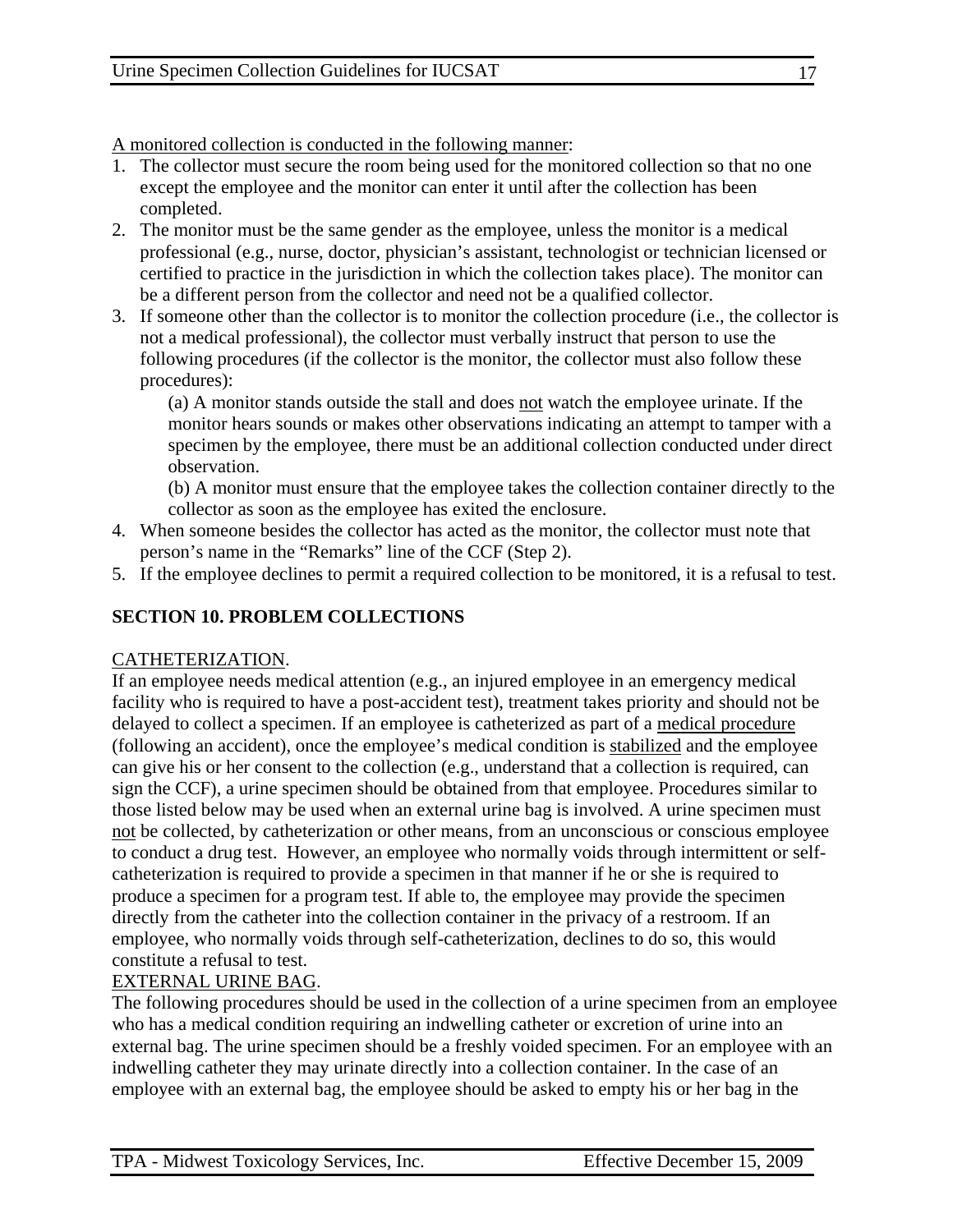privacy of a bathroom, show the empty bag to the collector, and then drink sufficient fluids at the collection site to provide 45 mL of urine, which can be subsequently poured by the employee from the bag into a collection container in the privacy of a bathroom. In this case, the temperature of the specimen would not be a critical factor. The collector should be keenly aware of the potential embarrassment that this type of collection can cause the employee and should conduct the collection with appropriate decorum.

## **SECTION 11. CORRECTING COLLECTION PROBLEMS**

When an HHS certified laboratory receives specimen bottles and the associated CCF, it checks to see if the specimen ID number on the specimen bottle labels/seals matches the number on the CCF, that the specimen bottle seals are intact, that there is sufficient specimen volume, and that the CCF has been properly completed by the collector. If there is any discrepancy and/or error of omission (i.e., the collector did not sign the chain of custody), the laboratory will contact the collector to determine if the discrepancy and/or missing information can be recovered. That is, the collector can provide a written memorandum attesting to the fact that he or she inadvertently forgot to properly document the CCF.

**Note:** Once contacted by the laboratory or the MRO, the collector should immediately provide a statement or memorandum to recover the discrepancy and/or error of omission. Laboratories will usually retain these specimens for a minimum of 5 business days before they may be discarded; therefore, it is critical that the collector respond immediately to the laboratory's request for corrective action.

The collector has the responsibility of trying to successfully complete a collection procedure for each employee.

- 1. If, during or shortly after the collection process, the collector becomes aware of any event that prevents the completion of a valid test or collection (e.g., a procedural or paperwork error), the collector must try to correct the problem promptly, if doing so is practicable. The collector may initiate another collection as part of this effort.
- 2. If the problem resulted from the omission of required information, the collector must, as the person responsible for providing that information, supply in writing the missing information and a statement that it is true and accurate. The collector must supply this information on the same business day on which he or she is notified of the problem, transmitting it by fax.
- 3. The collector must maintain a copy of the written and dated documentation of correction with the appropriate CCF. The collector must also mark the CCF in such a way (e.g., stamp noting correction, written notation) that it would be obvious on the face of the CCF that the corrected (missing) information was supplied.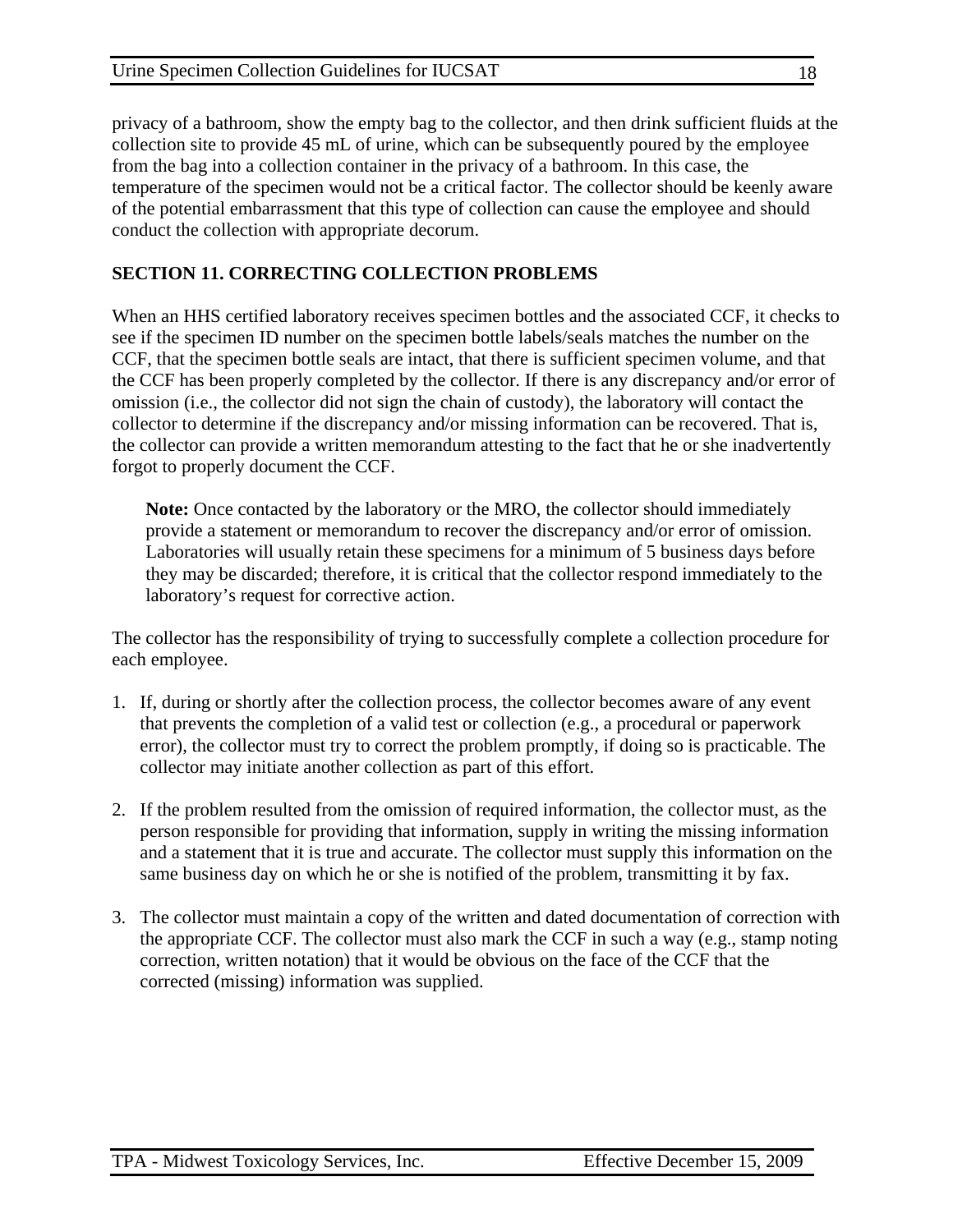#### **APPENDIX A - TRAINING REQUIREMENTS FOR COLLECTORS**

To be permitted to act as a collector in this drug testing program, you must meet the following requirements:

- 1. Basic information. You must be knowledgeable about the collection procedures described in the guide which are patterned after DOT but do contain some differences.
- 2. Qualification training. You must receive qualification training which provides instruction on the following subjects:
	- a. All steps necessary to complete a collection correctly and the proper completion and transmission of the CCF;
	- b. "Problem" collections (e.g., situations like "shy bladder" and attempts to tamper with a specimen);
	- c. How to correct problems in collections; and
	- d. The collector's responsibility for maintaining the integrity of the collection process, ensuring the privacy of employees being tested, ensuring the security of the specimen, and avoiding conduct or statements that could be viewed as offensive or inappropriate;
- 3. Proficiency Demonstration. Following your completion of qualification training under paragraph 2. above, you must demonstrate proficiency in collections.
	- a. Another person must monitor and evaluate your performance, in person or by a means that provides real-time observation and interaction between the instructor and trainee. This person must be a qualified collector who has demonstrated necessary knowledge, skills, and abilities by -
		- i. Regularly conducting drug test collections for a period of at least a year;
		- ii. Conducting collector training under this guideline for a year; or
		- iii. Successfully completing a "train the trainer" course.
- 4. Documentation. You must maintain documentation showing that you currently meet all requirements of this section. You must provide this documentation on request to the program representatives and to the TPA who is using or negotiating to use your services.

#### **APPENDIX B – QUESTIONS AND ANSWERS**

If you have questions, please contact the TPA (third party administrator):

**MIDWEST TOXICOLOGY SERVICES, INC. 603 E. Washington Street, Suite 200 Indianapolis, IN 46204 317.262.2200 Phone 800.358.8450 Toll Free 317.262.2222 Fax**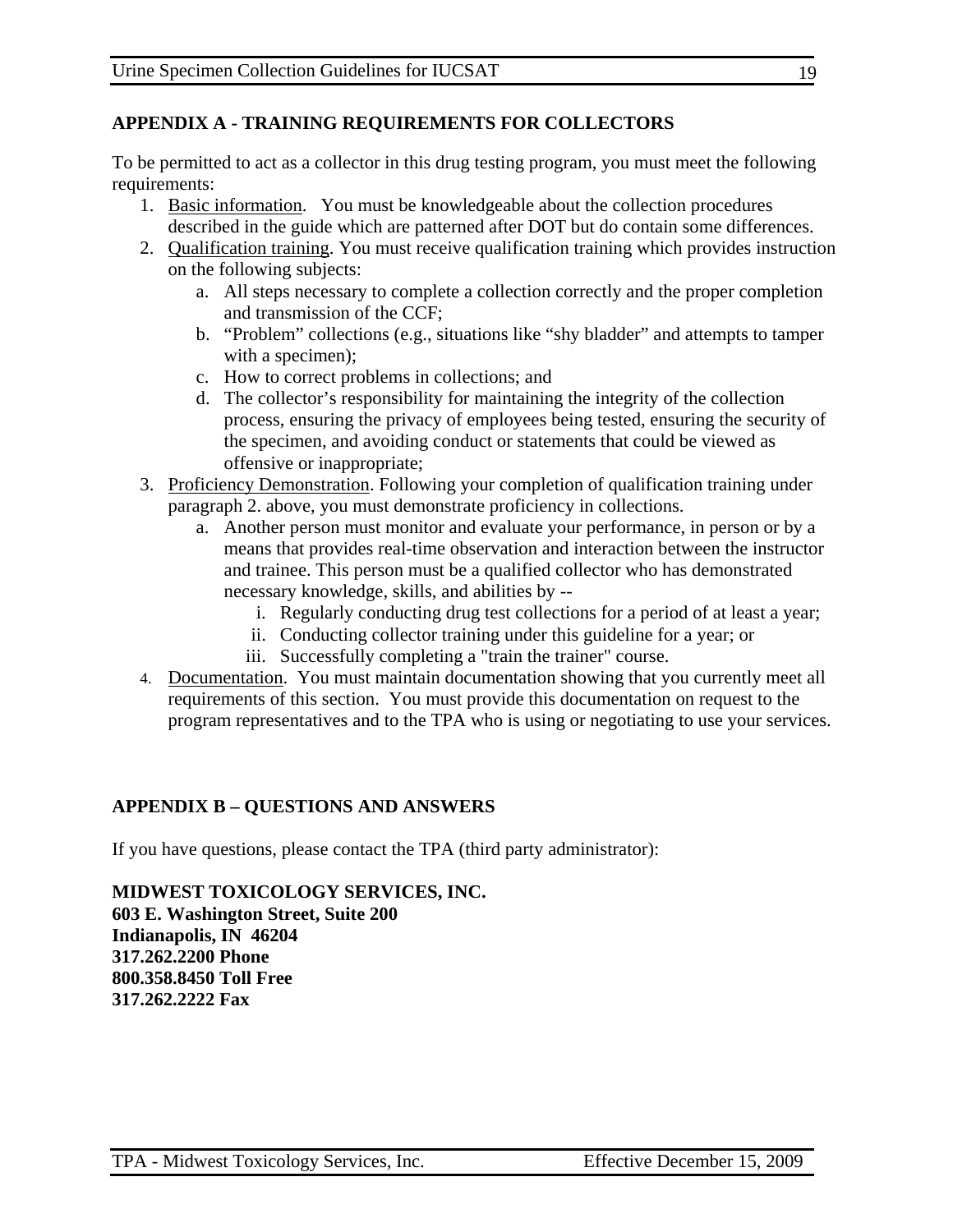#### **APPENDIX C – LIST OF PROCEDURES THAT DEVIATE FROM DOT COLLECTION PROTOCOL**

- 1. A DOT chain of custody is not utilized.
- 2. The collector's training requirements are modified as described in Appendix A. Error correction training and refresher training are not necessarily required as outlined in DOT regulations but are encouraged.
- 3. The collector is directed to contact the TPA concerning any questions or problems instead of the employee's employer since many times the employee is testing when they are not on-duty or may not be employed at the time of testing.
- 4. The chain of custody (CCF) will not be in the same format as a DOT chain of custody (i.e. the information that must be recorded on the chain of custody may be arranged differently on the non-regulated chain of custody).
- 5. The DER name and telephone number is NOT required on the CCF.
- 6. When the collector directs the employee to empty their pockets and finds an item that appears to have been brought to the collection site with the intent of adulterating or substituting a specimen, this will be considered a refusal to test and the collector does not need to proceed with a direct observation.
- 7. The employee does not need to select the collection kit.
- 8. The collector can accept a minimum of 30 mL and complete the collection as a single specimen collection.
- 9. If the employee provides an unacceptable specimen, the unacceptable specimen will be discarded and the collector will continue to use the same CCF to complete a direct observed collection.
- 10. In a direct observation, the employee will not be required to turn around when the observer is checking for prosthetic devices. The employee will need to remove enough clothing for the observer to be satisfied that the employee isn't wearing a prosthetic device or items used to carry in a "clean" specimen.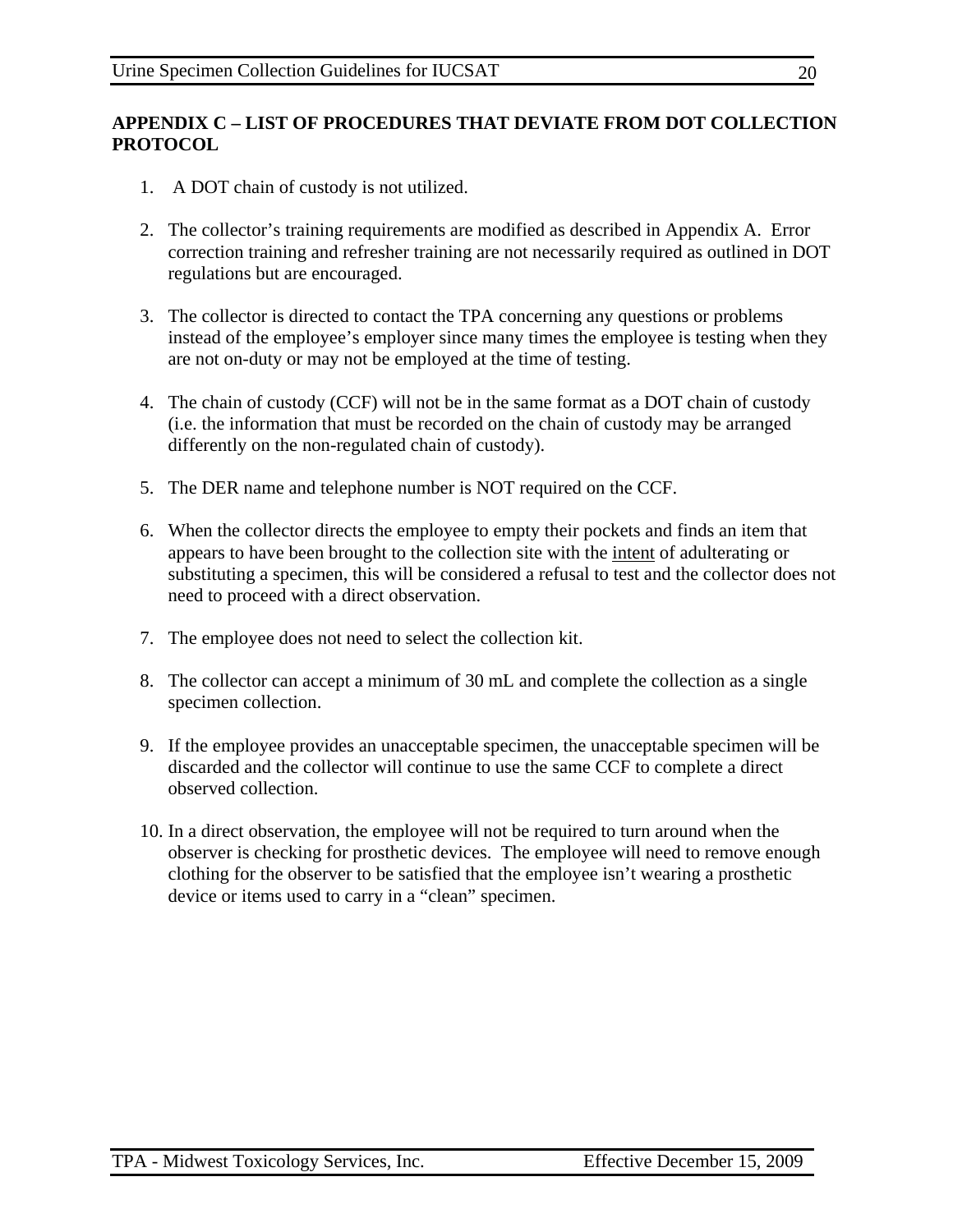| NON-FEDERAL CUSTODY AND CONTROL FORM<br>KROLL                                                                                                                                                                                                                                                                                                                                                         |                                                                                                                   |                    |                                                          |                                                           |                                                       |
|-------------------------------------------------------------------------------------------------------------------------------------------------------------------------------------------------------------------------------------------------------------------------------------------------------------------------------------------------------------------------------------------------------|-------------------------------------------------------------------------------------------------------------------|--------------------|----------------------------------------------------------|-----------------------------------------------------------|-------------------------------------------------------|
|                                                                                                                                                                                                                                                                                                                                                                                                       |                                                                                                                   |                    |                                                          |                                                           |                                                       |
| 1111 Newton St., Gretna, LA 70053<br>504-361-8989 1-800-433-3823                                                                                                                                                                                                                                                                                                                                      | <b>AIRBILL NUMBER</b>                                                                                             |                    |                                                          |                                                           |                                                       |
| <b>STEP 1: TO BE COMPLETED BY COLLECTOR OR EMPLOYER REPRESENTATIVE</b>                                                                                                                                                                                                                                                                                                                                |                                                                                                                   |                    |                                                          |                                                           | SPECIMEN ID NUMBER 31886255                           |
| A. Employer Name, Address and / or ID<br><b>IUCSAT (formerly IUCRC)</b>                                                                                                                                                                                                                                                                                                                               |                                                                                                                   |                    |                                                          | <b>B. MRO Name and Address</b><br>Dr. S. Moffatt          |                                                       |
| Contractor                                                                                                                                                                                                                                                                                                                                                                                            | <b>Facility Number</b>                                                                                            |                    |                                                          | Midwest Toxicology Services                               |                                                       |
| Trade/Local #<br>IUCSAT#                                                                                                                                                                                                                                                                                                                                                                              |                                                                                                                   | 216700             |                                                          | 603 E Washington St., Suite 200<br>Indianapolis, IN 46204 |                                                       |
| Phone: 317-262-2200 Fax: 317-262-2222                                                                                                                                                                                                                                                                                                                                                                 |                                                                                                                   |                    |                                                          |                                                           | Phone: 317-262-2200 Fax: 317-262-2222                 |
| C. Name / I.D.:                                                                                                                                                                                                                                                                                                                                                                                       |                                                                                                                   |                    |                                                          |                                                           |                                                       |
| PRINT ALL IN CAPS, Donor Name (Last, First, MI) leave space between names/ID/Auxiliary Data                                                                                                                                                                                                                                                                                                           |                                                                                                                   |                    |                                                          |                                                           |                                                       |
|                                                                                                                                                                                                                                                                                                                                                                                                       |                                                                                                                   | E. Test Code:      |                                                          |                                                           | Check here if                                         |
| D. Donor SSN or Employee ID No:                                                                                                                                                                                                                                                                                                                                                                       |                                                                                                                   |                    |                                                          |                                                           | ETHANOL required                                      |
|                                                                                                                                                                                                                                                                                                                                                                                                       |                                                                                                                   |                    | Check here if special test<br>required and indicate drug |                                                           |                                                       |
| F. Reason for Test: Pre-Employment<br>Random                                                                                                                                                                                                                                                                                                                                                          | Reasonable Suspicion / Cause Post Accident                                                                        |                    |                                                          | Return to Duty                                            | $\Box$ Other<br>$\Box$ Follow-up                      |
| <b>STEP 2: TO BE COMPLETED BY COLLECTOR</b> Specimen temperature must be read within 4 minutes of collection.                                                                                                                                                                                                                                                                                         |                                                                                                                   |                    |                                                          | <b>Split Specimen</b>                                     | $\Box$ Yes<br>Observed                                |
| Specimen temperature within range: $\Box$ Yes, 90° - 100°F/32° - 38°C $\Box$ No, $\Box$ Below 90°F $\Box$ Above 100°F                                                                                                                                                                                                                                                                                 |                                                                                                                   |                    |                                                          | Collection                                                | N <sub>0</sub><br>п                                   |
| STEP 3: TO BE COMPLETED BY COLLECTOR AND DONOR - Collector affixes bottle seal(s) to bottle(s). Collector dates seal(s). Donor initials seal(s).                                                                                                                                                                                                                                                      |                                                                                                                   |                    |                                                          |                                                           |                                                       |
| <b>STEP 4: CHAIN OF CUSTODY</b>                                                                                                                                                                                                                                                                                                                                                                       |                                                                                                                   |                    |                                                          |                                                           |                                                       |
| MTS/603                                                                                                                                                                                                                                                                                                                                                                                               |                                                                                                                   |                    |                                                          | Phone: Fax:                                               |                                                       |
| <b>COLLECTION FACILITY</b>                                                                                                                                                                                                                                                                                                                                                                            | <b>Collector Number</b>                                                                                           |                    |                                                          | <b>BUSINESS PHONE NUMBER</b>                              |                                                       |
|                                                                                                                                                                                                                                                                                                                                                                                                       |                                                                                                                   |                    |                                                          |                                                           |                                                       |
|                                                                                                                                                                                                                                                                                                                                                                                                       | 38425                                                                                                             |                    |                                                          |                                                           |                                                       |
| <b>ADDRESS</b>                                                                                                                                                                                                                                                                                                                                                                                        |                                                                                                                   |                    | <b>CITY</b>                                              | <b>STATE</b>                                              | <b>ZIP CODE</b>                                       |
| PRINT Collector's Name (First, MI, Last)                                                                                                                                                                                                                                                                                                                                                              | Time of<br>Collection                                                                                             | AM<br>PM           |                                                          | <b>SPECIMEN BOTTLE(S) RELEASED TO:</b><br>FedEx           | <b>COURIER</b>                                        |
| <b>Collector's Signature</b>                                                                                                                                                                                                                                                                                                                                                                          | Date (Mo./Day/Yr.)                                                                                                |                    |                                                          |                                                           | Name of Delivery Service Transferring Specimen to Lab |
|                                                                                                                                                                                                                                                                                                                                                                                                       |                                                                                                                   |                    |                                                          |                                                           |                                                       |
|                                                                                                                                                                                                                                                                                                                                                                                                       |                                                                                                                   |                    |                                                          | Date<br>o f                                               |                                                       |
| REMARKS:<br>I certify that the specimen identified on this form is the specimen presented to me by the donor, that it bears the same specimen identification number as that set forth<br>above, that it has been collected, labeled and sealed and released to the Delivery Service noted in accordance with applicable requirements.<br><b>STEP 5: TO BE COMPLETED BY DONOR</b><br>Daytime Phone No. | Evening Phone No.                                                                                                 |                    |                                                          | Birth                                                     | (Mo/Day/Yr.)                                          |
|                                                                                                                                                                                                                                                                                                                                                                                                       |                                                                                                                   |                    |                                                          |                                                           |                                                       |
|                                                                                                                                                                                                                                                                                                                                                                                                       |                                                                                                                   |                    |                                                          |                                                           |                                                       |
| <b>PRINT Donor's Name</b>                                                                                                                                                                                                                                                                                                                                                                             |                                                                                                                   | Signature of Donor |                                                          |                                                           | (Mo/Day/Yr.)                                          |
| I certify that I provided my urine specimen to the collector; that I have not adulterated it in any manner; that each specimen bottle used was sealed with a tamper-evident<br>seal in my presence and that the information provided on this form and on the label affixed to each specimen bottle is correct.<br><b>RECEIVED AT LAB:</b>                                                             | <b>TO BE COMPLETED BY LAB</b>                                                                                     |                    |                                                          |                                                           |                                                       |
|                                                                                                                                                                                                                                                                                                                                                                                                       |                                                                                                                   |                    | <b>Primary Specimen</b><br><b>Bottle Seal Intact</b>     |                                                           | SPECIMEN BOTTLE(S) RELEASED TO:                       |
| $\mathbf{x}$<br><b>Signature of Accessioner</b>                                                                                                                                                                                                                                                                                                                                                       |                                                                                                                   | $\Box$ Yes         |                                                          |                                                           | <b>TEMPORARY</b>                                      |
| (PRINT) Accessioner's Name (First, MI, Last)                                                                                                                                                                                                                                                                                                                                                          | Date (Mo./Day/Yr.)                                                                                                |                    | No, Enter Remark Below                                   |                                                           | <b>STORAGE</b>                                        |
| <b>SCREEN</b>                                                                                                                                                                                                                                                                                                                                                                                         | <b>CONFIRMATION</b>                                                                                               |                    |                                                          |                                                           |                                                       |
| <b>DRUG</b>                                                                                                                                                                                                                                                                                                                                                                                           |                                                                                                                   |                    |                                                          |                                                           |                                                       |
|                                                                                                                                                                                                                                                                                                                                                                                                       |                                                                                                                   |                    |                                                          |                                                           |                                                       |
|                                                                                                                                                                                                                                                                                                                                                                                                       |                                                                                                                   |                    |                                                          | <b>LAB NUMBER</b>                                         |                                                       |
|                                                                                                                                                                                                                                                                                                                                                                                                       |                                                                                                                   |                    |                                                          |                                                           |                                                       |
| <b>DRUG</b><br><b>THC</b><br>Comments:                                                                                                                                                                                                                                                                                                                                                                | the spinster, and the contract of the contract of the contract of the contract of the contract of the contract of |                    |                                                          |                                                           |                                                       |
| <b>Certified by:</b> The contract of the contract of the contract of the contract of the contract of the contract of the contract of the contract of the contract of the contract of the contract of the contract of the contract o                                                                                                                                                                   |                                                                                                                   |                    |                                                          |                                                           | FORM #1101 V 3.1                                      |

## **APPENDIX D – SAMPLE KROLL CHAIN OF CUSTODY FORM (CCF)**

COPY 1 - ORIGINAL - MUST ACCOMPANY SPECIMEN TO LABORATORY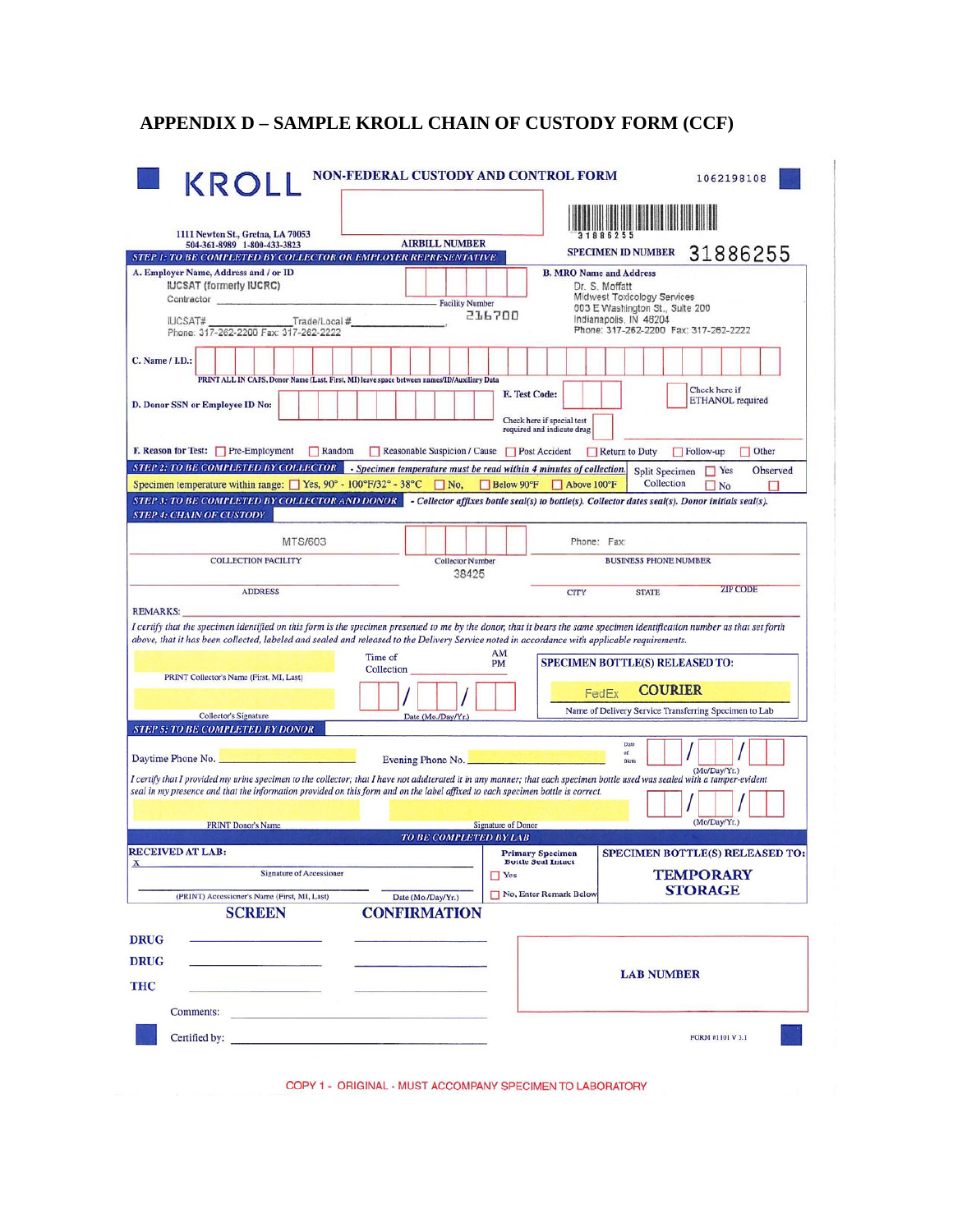## **APPENDIX E – SHY BLADDER FORM – IUCSAT PROGRAM**

**Date: Donor Name:** 

**CCF Number:** 

Shy bladder time interval **began at:** Time of initial collection: a.m. p.m. Shy bladder time allowance **ends three (3) hours after time of initial collection noted above.**

**Instruct the donor to not drink any fluids except fluids that can be documented** on this log. A collector or a DER must monitor the donor during the waiting period until a sufficient specimen is provided. All fluids provided and collection attempts made **after the initial attempt** must be documented.

| Amount of<br>Fluid (oz.) | Time<br>Provided | Attempts<br>initial atte |
|--------------------------|------------------|--------------------------|
|                          |                  | 1 St                     |
|                          |                  | $\lambda$ nd             |
|                          |                  | ∍rd                      |
|                          |                  | ı th                     |

Documentation of Fluids Given: Documentation of attempts to provide specimen

| ınt of<br>(oz.) | Time<br>Provided | Attempts (after<br>initial attempt) | Time of<br>Attempt | # of mL<br>provided |
|-----------------|------------------|-------------------------------------|--------------------|---------------------|
|                 |                  | 1 St                                |                    |                     |
|                 |                  | $\gamma$ nd                         |                    |                     |
|                 |                  | $\gamma$ rd                         |                    |                     |
|                 |                  |                                     |                    |                     |

#### **Final Disposition of this shy bladder – check all appropriate responses:**

- $\square$  Donor provided a sufficient specimen
- $\Box$  Donor did not provide a sufficient specimen. Donor was informed that the collection is discontinued.
- $\Box$  TPA/MRO was notified of this situation and, if applicable, donor was provided with medical evaluation referral form.
- $\Box$  This form was attached to the Collector Copy of the chain of custody
- $\Box$  A copy of this form was sent with the MRO Copy of the chain of custody.

#### **Other notes/remarks:**

**Collector:** 

Printed Name Signature

TPA - Midwest Toxicology Services, Inc. Effective December 15, 2009

22